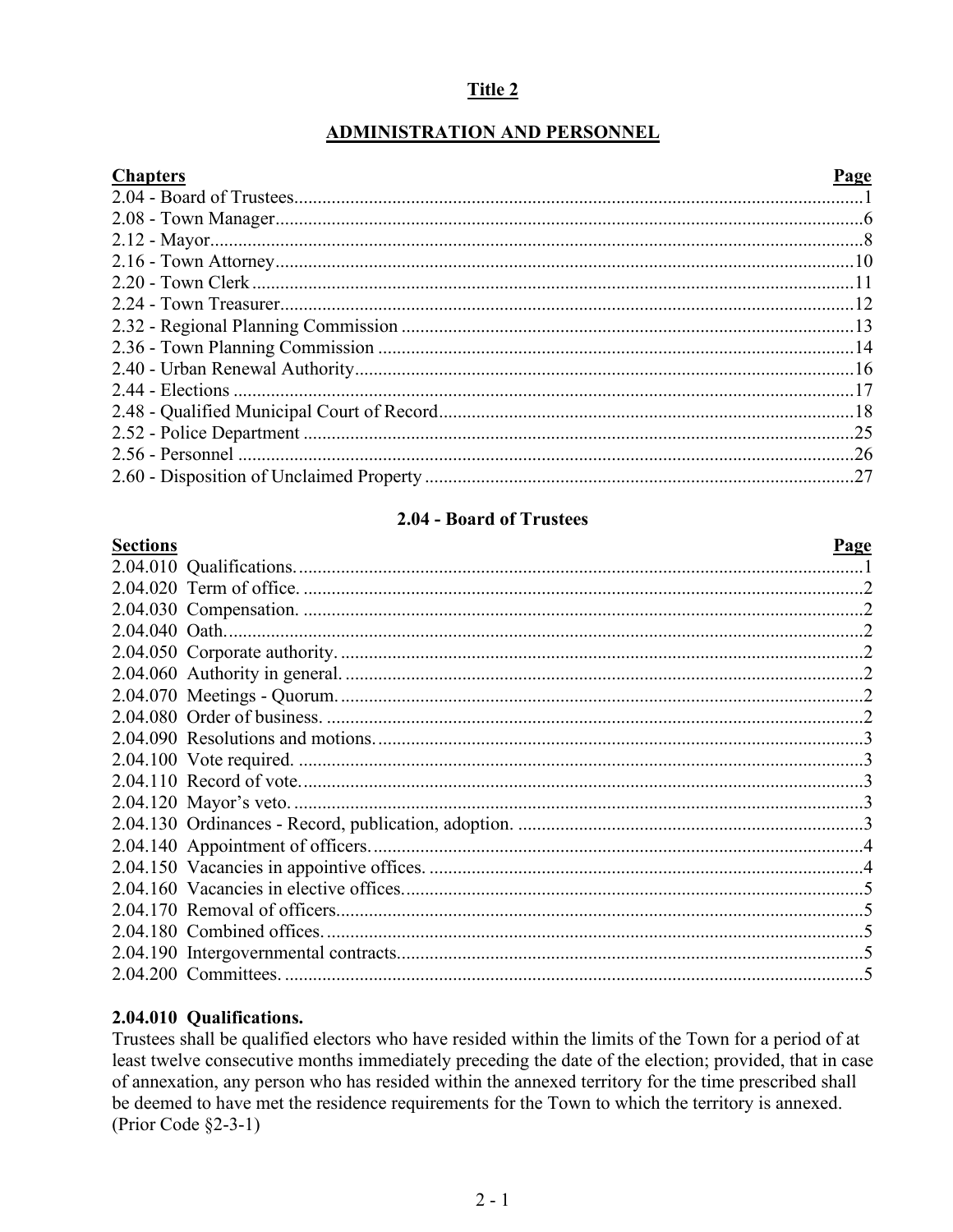#### **2.04.020 Term of office.**

Trustees shall be elected to serve a four-year term. At each regular election, three Trustees shall be elected to serve four-year terms. (Prior Code §2-3-2)

#### **2.04.030 Compensation.**

- A. Trustees shall receive such compensation as may be fixed by ordinance. The emolument of any trustee shall not be increased or diminished during the term for which he has been elected or appointed. (Ord. 352. §1, 1991; Prior Code §2-3-3)
- B. Pursuant to Sections 2.04.030.A and 2.12.040 of the Kremmling Municipal Code, mayors and trustees serving terms of office which commence on or after the general municipal election of April, 2006, shall receive as compensation the sum of Fifty Dollars (\$50.00) for each regular meeting or special meeting of the Board of Trustees which mayor and members of the Board of Trustees attend. However, the total annual compensation to be paid the mayor and to any trustee shall not exceed \$1,200 per twelve months in office. (Ord. 508 §1, 2006)

#### **2.04.040 Oath.**

Before entering upon the duties of the office, a trustee shall take an oath or affirmation, administered by the Municipal Judge, Clerk, or other person who is designated by the governing body or who is authorized by law to administer oaths, to support the Constitution of the United States and the State Constitution. (Prior Code §2-3-4)

#### **2.04.050 Corporate authority.**

The legislative and corporate authority of the Town shall be vested in a Board of Trustees, consisting of one Mayor and six Trustees. (Prior Code §2-1-1)

#### **2.04.060 Authority in general.**

The Board of Trustees shall constitute the legislative body of the Town, and shall have power and authority, except as otherwise provided by statute, to exercise all power conferred upon or possessed by the Town, and shall have the power and authority to adopt such ordinances and resolutions as it shall deem proper in the exercise of its powers. (Prior Code §2-1-2)

#### **2.04.070 Meetings - Quorum.**

- A. The Board of Trustees shall hold regular meetings on the third Wednesday of each month at six o'clock (6:00) p.m. at the Town Hall, 200 Eagle Avenue, Kremmling, Colorado. When those dates fall on a holiday, the Board of Trustees may cancel the meeting or set a different date for that meeting.
- B. Special meetings may be called by the Mayor and any four members of the Board, or by any four members of the Board, at times other than the above specified. (Ord. 595 §1, 2011)
- C. Four Trustees shall constitute a quorum for the transaction of business. (Prior Code §§2-4-1, 2-4- 3)

#### **2.04.080 Order of business.**

The Board of Trustees may, by resolution, provide for the order of business and the rules of procedure to be followed at its meetings. (Prior Code §2-4-4)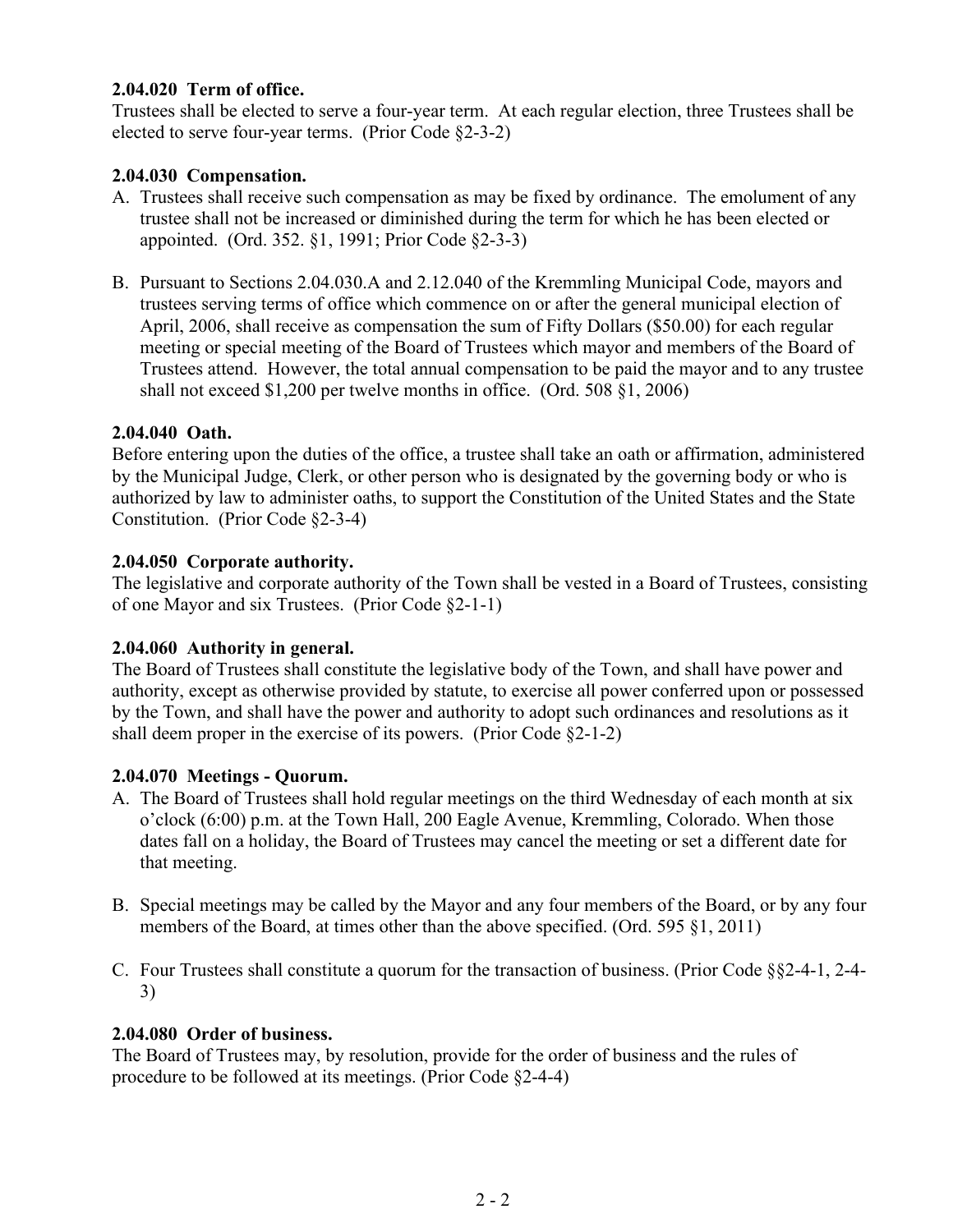#### **2.04.090 Resolutions and motions.**

Every subject coming before the Board of Trustees shall be submitted by resolution or motion. The Clerk shall call the roll and the vote thereon shall be taken by yeas or nays. (Prior Code §2-4-5)

### **2.04.100 Vote required.**

The Mayor shall not vote upon any question at a meeting of the Board of Trustees, except in the case of a tie vote, when he shall be allowed to cast a vote. All ordinances, and all resolutions and orders for the appropriation of money shall require for their passage or adoption the concurrence of a majority of all the Trustees. All other matters of the Board upon which a vote is taken shall require for adoption the concurrence of a majority of those present if a quorum exists; except in cases of special emergency for the preservation of the public peace, health or safety, which require the affirmative vote of three-fourths of the members of the Board. (Prior Code §2-4-6)

#### **2.04.110 Record of vote.**

On the adoption of every ordinance and of every resolution authorizing the expenditure of money or the entering into of a contract by the Board, the yeas and nays shall be called and recorded. All appointments of officers made by the Board shall be by ballot, and the concurrence of a majority of all members elected to the governing body shall be required. The names of those who voted and vote of each candidate received upon the vote resulting in an appointment shall be recorded. (Prior Code  $§2-4-7)$ 

#### **2.04.120 Mayor's veto.**

Any ordinance passed, and all resolutions adopted by the Board involving the expenditure of money shall receive the approval and signature of the Mayor before they shall become valid, for any purpose whatsoever, except as otherwise provided in this section. Such ordinances or resolutions shall be presented to the Mayor, within forty-eight hours after the action of the Board, for his signature approving the same. If he disapproves, he shall return such ordinance or resolution to the Board at its next regular meeting, with his objections thereto in writing. The Board shall cause such objections to be entered at large upon the record and shall forthwith proceed at the same or next subsequent meeting to consider the question: "Shall the ordinance or resolution, notwithstanding the Mayor's objection, be passed?"

If two-thirds of the members elected to the Board vote in the affirmative, such resolution shall be valid, and such ordinance shall become a law the same as if it had been approved by the Mayor.

If the Mayor shall fail to return to the next subsequent meeting of the Board any resolution or ordinance presented to him for his approval, the same shall become a valid ordinance or resolution as the case may be, in like manner as if it had been approved by him.

(Ord. 605 1, 2011; Prior Code §2-4-8)

#### **2.04.130 Ordinances - Record, publication, adoption.**

- A. All ordinances as soon as may be after their adoption, shall be recorded in a book kept for that purpose and shall be authenticated by the signature of the presiding officer and the Clerk.
- B. All ordinances of a general or permanent nature, and those imposing any fine, penalty or forfeiture, shall be published by title in a newspaper of general circulation within the Town, and shall contain a notice that "the complete text of all ordinances are available through the Town of Kremmling Town Hall and on the Town's official website." Such ordinances shall not take effect until thirty days after such publication, except for ordinances calling for special elections or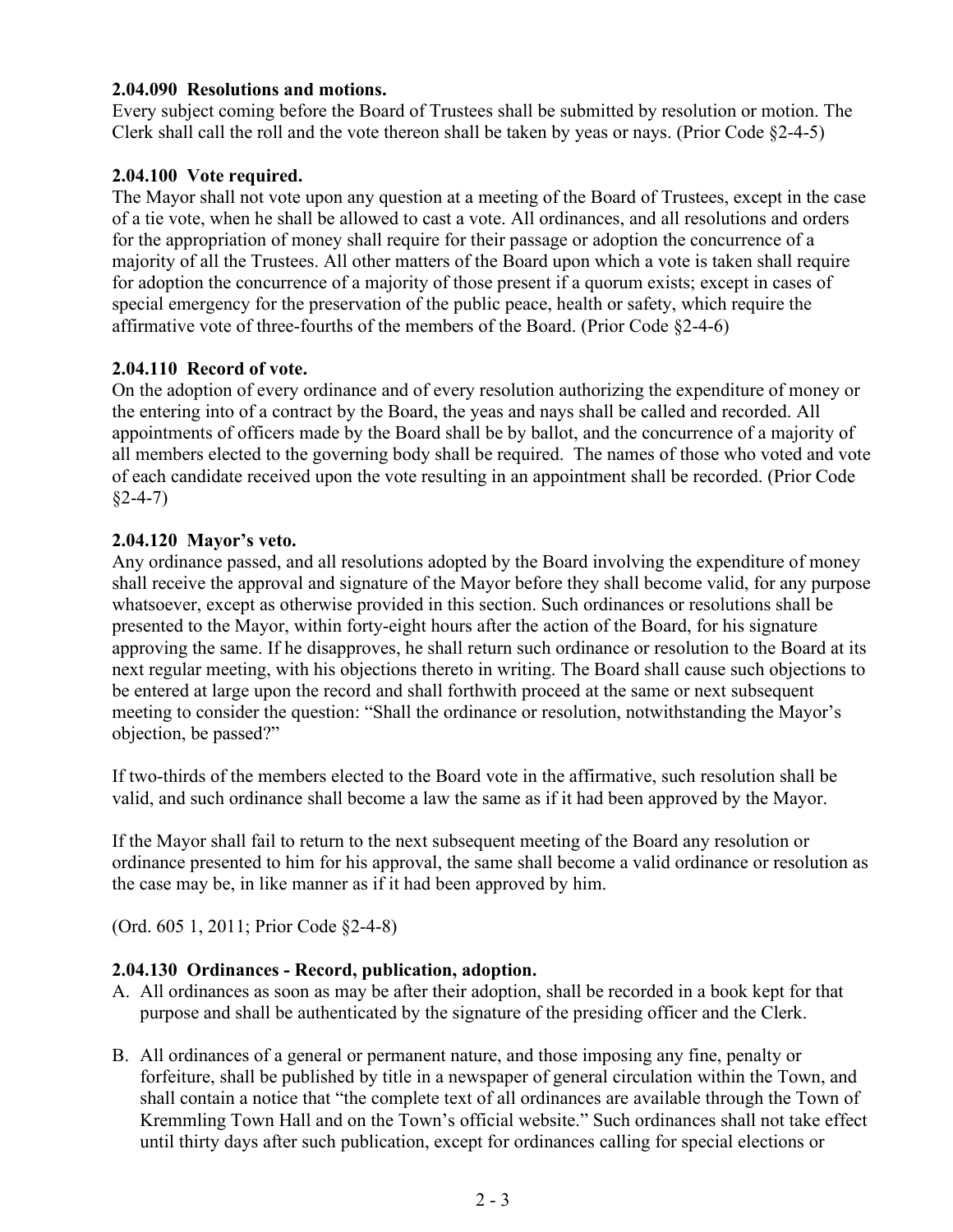necessary for the immediate preservation of the public peace, health or safety which shall take effect in five days. The reasons making the ordinance necessary for the immediate preservation of the public peace, health or safety shall be set forth in a separate section. (Ord. 579 §1, 2010)

C. The Board of Trustees may enact any ordinance which adopts by reference any Code in whole or in part; and such primary Code thus adopted may in turn adopt by reference, in whole or in part, any secondary Codes duly described therein. However, every primary Code which is incorporated in any such adopting ordinance shall be specified in the title of the ordinance. Whenever the reading of an ordinance or of a Code which is to be adopted by reference is required by statute, any such requirement shall be deemed to be satisfied if the title of the proposed ordinance is read and the entire text of the proposed Code which is to be adopted by reference is submitted in writing to the Board before adoption. After the introduction of the adopting ordinance, the Board shall schedule a public hearing thereon. Notice of the hearing shall be published twice in a newspaper of general circulation in the Town, once at least fifteen days preceding the hearing and once at least eight days preceding it. It shall also state that copies of the primary Code and copies of the secondary Codes, if any, being considered for adoption are on file with the Clerk and are open to public inspection. The notice shall also contain a description which the Board deems sufficient to give notice to interested persons of the purpose of the primary Code, the subject matter of the Code, the name and address of the agency by which it has been promulgated or, if any municipality, the corporate name of such municipality which has enacted such Code, and the date of publication of such Code.

(Prior Code §§2-4-9, 2-4-11)

#### **2.04.140 Appointment of officers.**

A. The Board of Trustees shall appoint a clerk, a treasurer, a town attorney, and a municipal judge.

- B. The Board of Trustees may appoint other officers as it may deem necessary for the good government of the Town and prescribe by ordinance their duties when they are not defined by law and the compensation or fees they are entitled to receive for their services. The Board of Trustees may require of them an oath of office and a bond, with surety, for the faithful discharge of their duties.
- C. All appointments of officers shall be made by ballot, and the concurrence of a majority of those members elected to the Board is required. The names of those who voted, and the vote each candidate received upon the vote resulting in an appointment shall be recorded.
- D. All appointed officers shall be appointed by the Board of Trustees, at the first regular meeting after each regular election, and shall hold their respective offices for a term of two years, or until their respective successors are appointed and qualified. No appointment of any officer shall continue beyond thirty days after the qualification of the members of the succeeding Board of Trustees.

(Ord. 333 §1, 1991; Prior Code §2-1-3)

### **2.04.150 Vacancies in appointive offices.**

The Board of Trustees has the power, by appointment, to fill all vacancies in any appointive office, and the person so appointed shall hold office until the next regular election, and until his successor is elected and qualified. (Prior Code §2-1-4)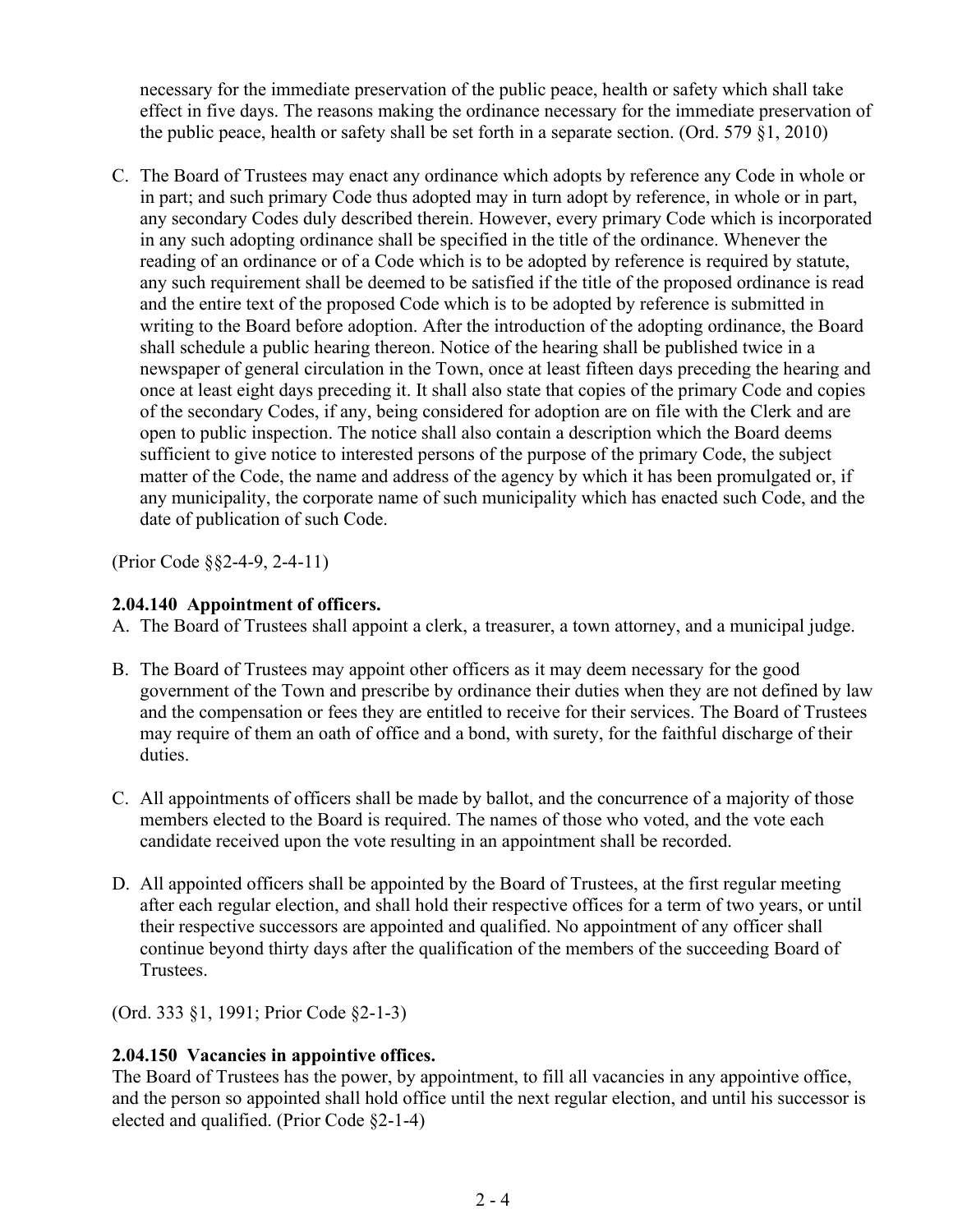#### **2.04.160 Vacancies in elective offices.**

The Board of Trustees shall have power, by appointment, to fill all vacancies on the Board or in any other elected office and the person so appointed shall hold office until the next regular election and until his successor is elected and qualified. If the term of the person creating the vacancy was to extend beyond the next regular election, the person elected to fill the vacancy shall be elected for the unexpired term. Where a vacancy or vacancies exist in the office of trustee and a successor or successors are to be elected at the next election to fill the unexpired term or terms, the three candidates for trustee receiving the highest number of votes shall be elected to four-year terms and the candidate or candidates receiving the next highest number of votes, in descending order, shall be elected to fill the expired term or terms. (Prior Code §2-1-5)

### **2.04.170 Removal of officers.**

By the vote of four Trustees, the Mayor, the Clerk, the Treasurer, any member of the Board, or any other officer of the Town may be removed from office. No such removal shall be made without a charge in writing and an opportunity of hearing being given. When the Mayor or any member of the Board ceases to reside within the limits of the Town, he or she may be removed from office without a charge in wiring and an opportunity of hearing. A Municipal Judge may be removed from his term of office only for cause, as set forth in section 13-10-105(2), Colorado Revised Statutes, 1973, as amended.

#### **2.04.180 Combined offices.**

The Board of Trustees may appoint one person to hold more than one office, where such offices are compatible. The Board of Trustees may appoint one person to hold the offices of Town Clerk and Town Treasurer. (Prior Code §2-1-6)

#### **2.04.190 Intergovernmental contracts.**

The Board of Trustees shall have the authority, on behalf of the Town, to enter into contractual arrangements with one or more other governmental bodies for the performance of any governmental service, activity or undertaking which could be performed by each of the governmental bodies, in accordance with the requirements of state law. (Prior Code §2-1-8)

#### **2.04.200 Committees.**

Any question pending before the Board of Trustees may be referred to a standing committee, or to a special committee, for its consideration and report. Standing committees shall be appointed at the first regular meeting following a regular election, by the Mayor. The Mayor may, as he deems necessary, create or dissolve special committees. (Prior Code §2-1-9)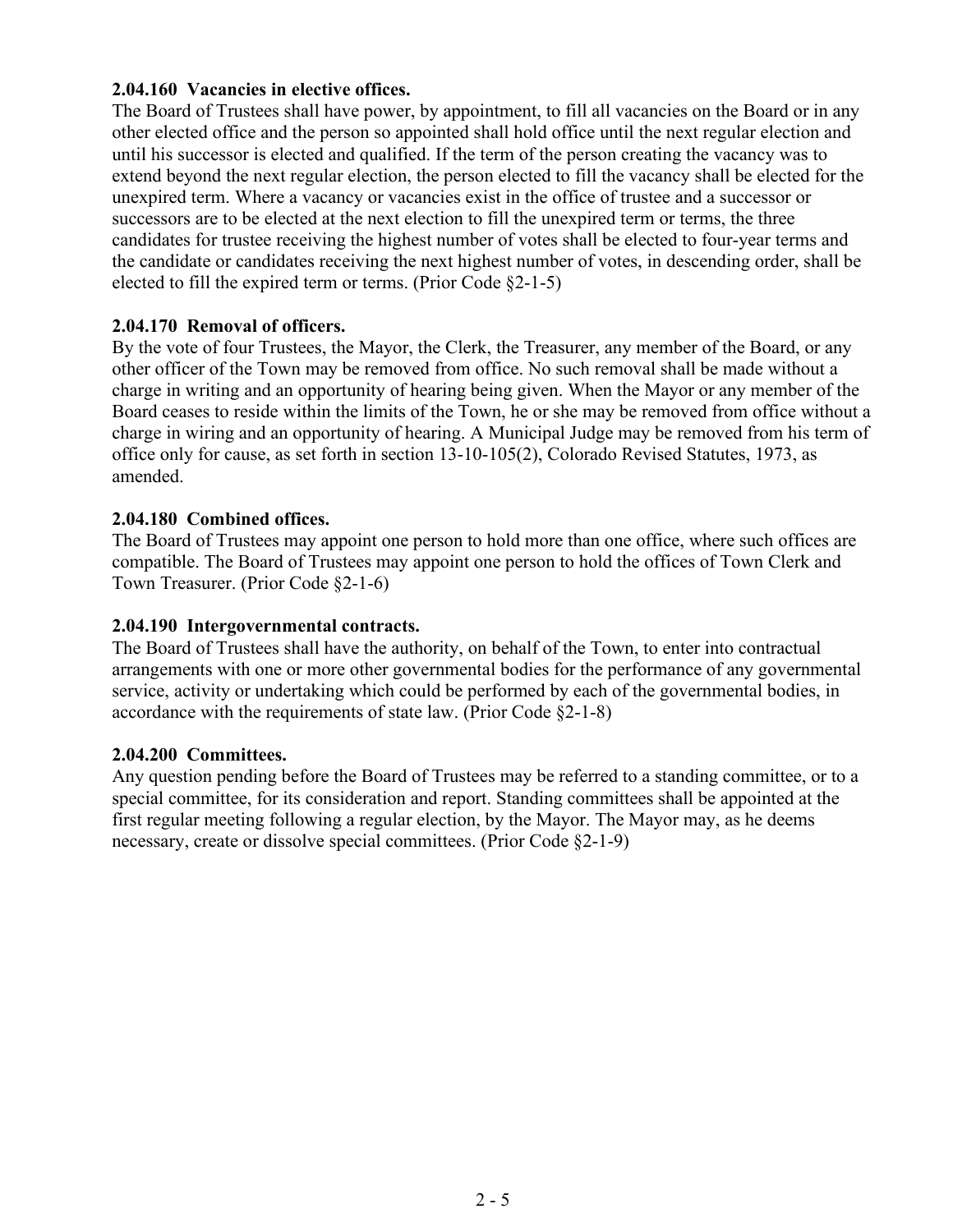#### **2.08 - Town Manager**

<span id="page-5-0"></span>

| <b>Sections</b> | Page |
|-----------------|------|
|                 |      |
|                 |      |
|                 |      |
|                 |      |
|                 |      |
|                 |      |

## **2.08.010 Office created.**

Pursuant to Section 31-4-304, Colorado Revised Statutes, there is created the office of Town Manager. (Ord. 295 §1 (part), 1987)

### **2.08.020 Function.**

The Town Manager shall be the chief administrative officer of the Town. The Town Manager shall be responsible to the Board of Trustees for the efficient administration of the affairs of the Town placed in his charge. (Ord. 295 §1 (part), 1987)

### **2.08.030 Appointment - Removal.**

- A. The Board of Trustees by a majority vote shall appoint the Town Manager. He shall serve at a salary to be fixed by the Board of Trustees. He shall be selected on the basis of his executive and administrative qualifications with respect to the duties of his office. At the discretion of the Board of Trustees, the Town Manager may serve in a part-time capacity, and may consult with other municipalities. Any provision for sharing the services of the Town Manager shall be agreed to formally by the Board of Trustees.
- B. The Trustees at a regular or special meeting may, upon a vote of the majority of the entire Board of Trustees, remove the Town Manager from office for cause. Upon such termination, the Trustees may at their discretion provide termination pay.

(Ord. 295 §1 (part), 1987)

# **2.08.040 Oath and Bond.**

Before entering upon the duties of the office, the Town Manager shall take an oath or affirmation of office to support the Constitution of the United States and the Constitution of the state of Colorado. The Town Manager may also be required to furnish a surety bond in an amount directed by the Board of Trustees, conditioned upon the faithful discharge of the duties of the office. (Ord. 295 §1 (part), 1987)

### **2.08.050 Duties.**

The Manager shall have and exercise all powers and duties assigned to him by the Board of Trustees. In discharge of the functions and duties of the office, the Town Manager shall have the power and duty to:

- A. Enforce the laws and ordinances of the Town;
- B. Keep the Board of Trustees advised of the overall operations, financial condition, and future needs of the Town and make such recommendations to the Board.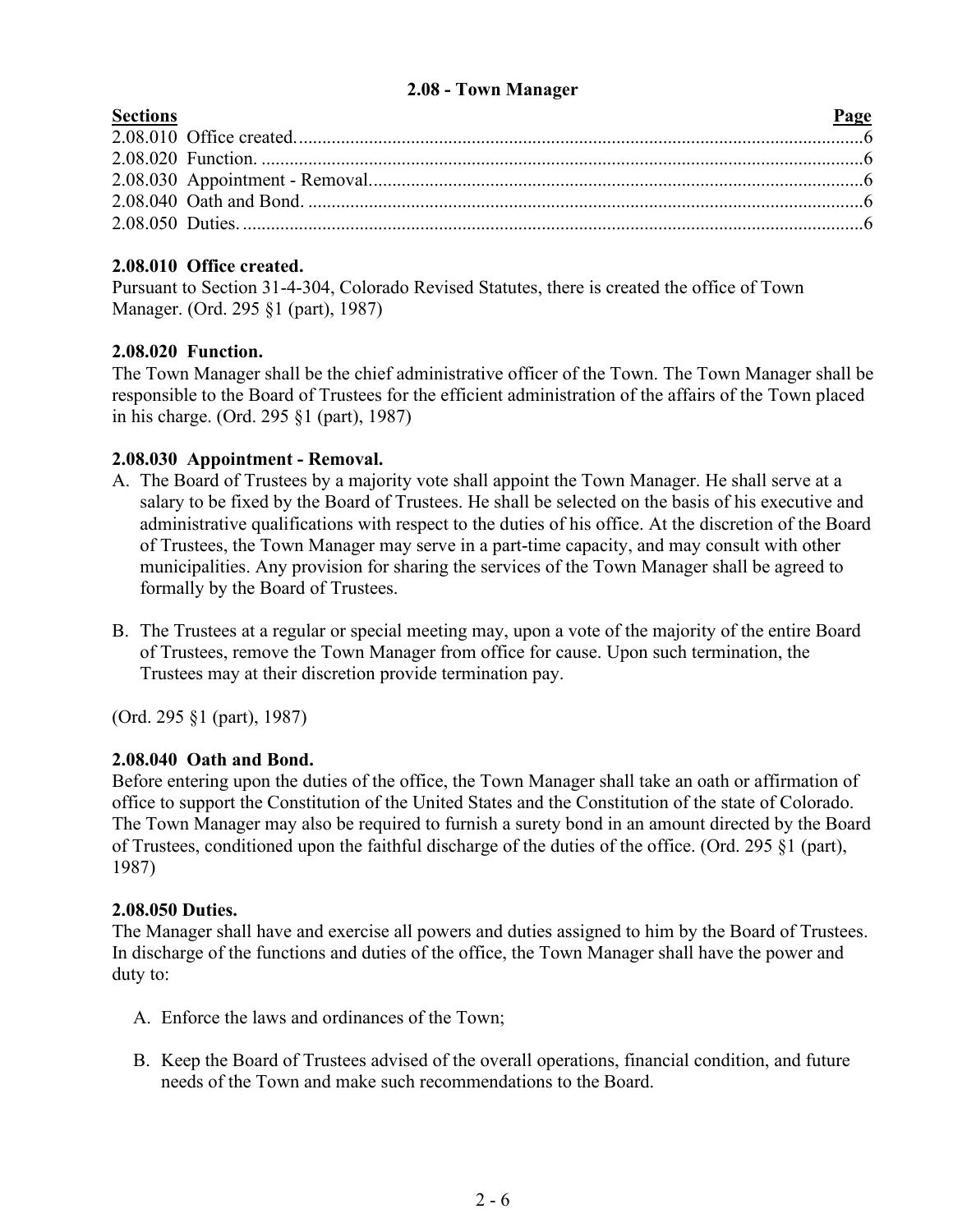- C. Prepare a proposed budget annually, in cooperation with the Treasurer and Board of Trustees, and submit it to the Board of Trustees. The Manager, along with the Board, shall also be responsible for the administration of the budget after its adoption;
- D. Prepare and submit to the Board of Trustees, on a quarterly basis, a complete report on finances and administrative activities of the Town, and upon request of the Board, make written or verbal reports at any time concerning the affairs of the Town known to him;
- E. Enforce all terms and conditions in any contract or public utility franchise, as delegated by the Board of Trustees, and upon knowledge of any violation thereof, report to the Board such action and proceedings as may be necessary to enforce such contract or franchise;
- F. Attend meetings of the Board of Trustees and the Planning Commission and participate in discussions on an advisory capacity and attend such other meetings at the Board may designate;
- G. Be responsible for engineering, architectural maintenance, construction and equipment services required by the Town as delegated by the Board of Trustees;
- H. Cooperate with the other offices of the Town in performance of the duties of the other such offices;
- I. Prepare or cause to be have prepared all records required by law to be kept by the Town and not by specific officer, and shall have custody of all such records.
- J. Sign contracts on behalf of the Board of Trustees;
- K. Perform such other duties as may be prescribed by ordinance or by the Board of Trustees, including those function agreed to by the Town in any administrative services contract;
- L. Maintain an office in the Town and to spend such time in the performance of his duties as may be required by the Board of Trustees.

(Ord. 295 §1 (part), 1987)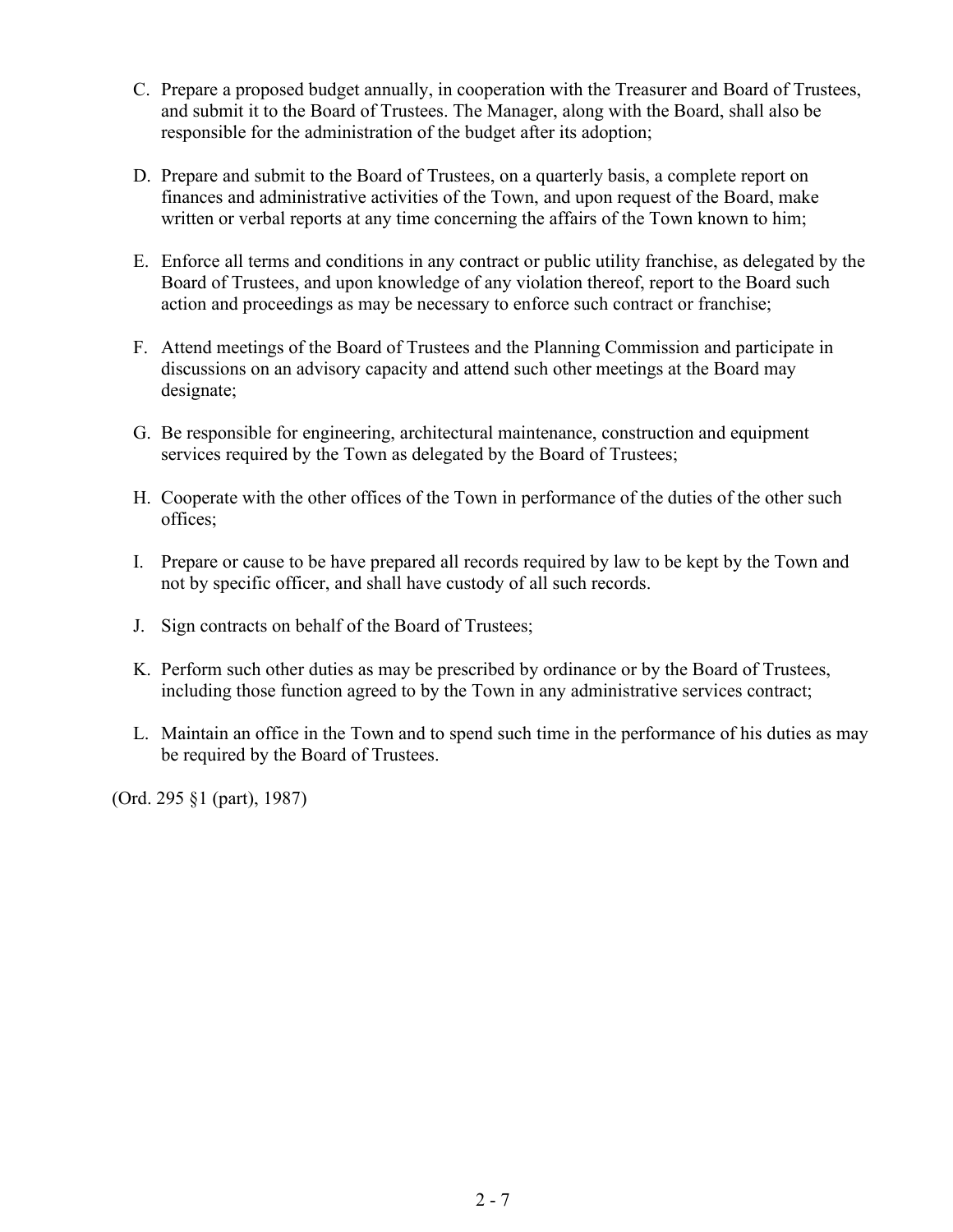## **2.12 - Mayor**

<span id="page-7-0"></span>

# **2.12.010 Qualifications.**

The Mayor shall be a qualified elector, who has resided within the limits of the Town for a period of at least twelve consecutive months immediately preceding the date of the election; provided, that in case of annexation, any person who has resided in the annexed territory for the time prescribed shall be deemed to have met the residence requirements for the Town to which the territory was annexed. (Prior Code §2-2-1)

## **2.12.020 Term of office.**

The Mayor shall be elected to serve a four-year term at the regular municipal election on the first Tuesday of April, 1974, and at the regular election every four years thereafter. (Prior Code §2-2-2)

### **2.12.030 Oath.**

Before the entering upon the duties of the office, the Mayor shall take any oath or affirmation, administered by the Municipal Judge, Clerk, or other person who is designated by the governing body or who is authorized by law to administer oaths, to support the Constitution of the United States and the State Constitution. (Prior Code §2-2-6)

### **2.12.040 Compensation.**

The Mayor shall receive such compensation as may be fixed by ordinance. The emoluments of the Mayor shall not be increased or diminished during the term for which he has been elected or appointed. (Prior Code §2-2-5)

### **2.12.050 Powers and duties.**

- A. The Mayor or, in his absence, one of the Trustees, who may be elected Mayor Pro Tem, shall preside at all meetings of the Board of Trustees, but the Mayor shall have no vote upon any question except in the case of a tie vote when he shall be allowed to cast a vote.
- B. The Mayor shall perform such duties as may be required of him by statute, the provisions of this Code, or other ordinances of the Town.
- C. He shall execute and authenticate by his signature such instruments as the Trustees or any statutes or ordinances shall require.
- D. Except as may be required by statute, the Mayor shall exercise only such powers as the Trustees shall specifically confer upon him.

(Prior Code §2-2-3)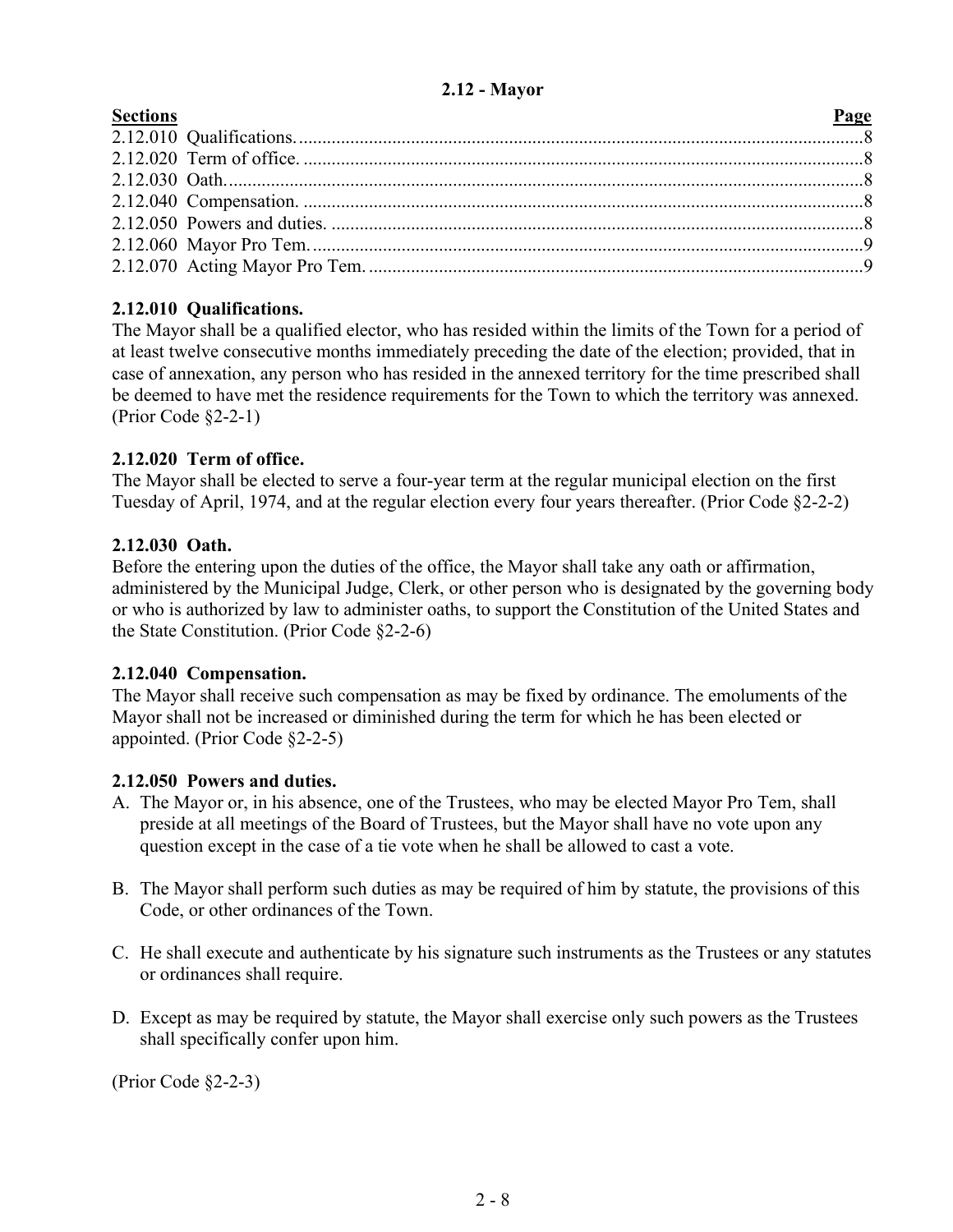#### **2.12.060 Mayor Pro Tem.**

At the first regular meeting of the Board after a regular municipal election, the Board shall choose one of the Trustees as Mayor Pro Tem who, in the absence of the Mayor from any meeting of the Board or during the Mayor's absence from the Town or his inability to act, shall perform the Mayor's duties. When performing the Mayor's duties, the Mayor Pro Tem votes as a trustee. The Board also has the power to elect a clerk pro tem to perform the duties of the Clerk during his absence or inability to act. (Prior Code §2-2-4)

#### **2.12.070 Acting Mayor Pro Tem.**

In the event of the absence or disability of both the Mayor and the Mayor Pro Tem, the Trustees may designate another of their number to serve as acting Mayor Pro Tem during such absence or disability. (Prior Code §2-2-7)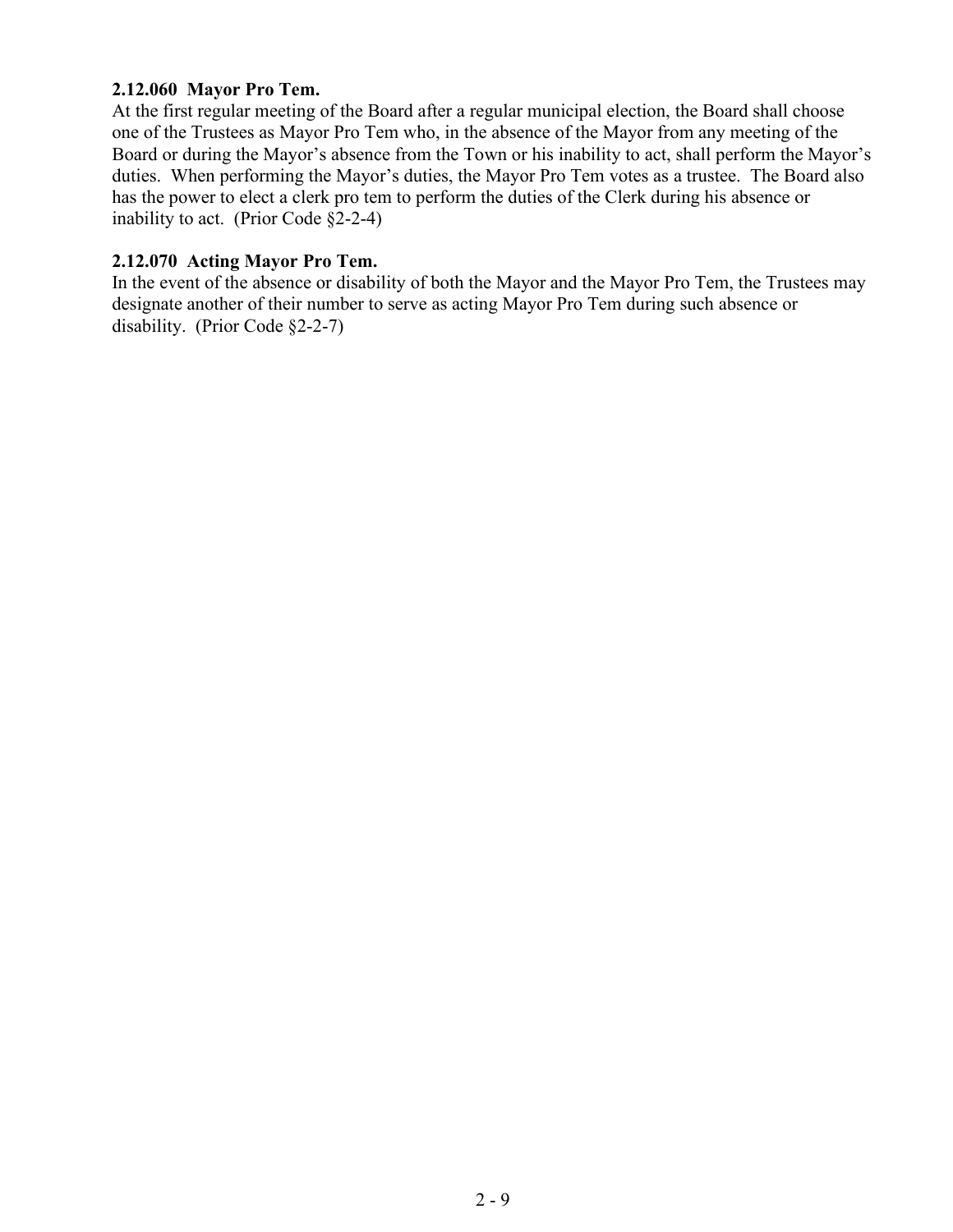### <span id="page-9-0"></span>**2.16 - Town Attorney**

| <b>Sections</b> | Page |
|-----------------|------|
|                 |      |
|                 |      |
|                 |      |
|                 |      |

### **2.16.010 Appointment.**

The Board of Trustees shall appoint some qualified person as Town Attorney, to serve until not more than thirty days after the election and qualification of new members of the succeeding Board of Trustees. (Ord. 534 §1, 2008; Prior Code §2-7-1)

### **2.16.020 Oath and Bond.**

Before entering upon the duties of the office, the Town Attorney shall take an oath or affirmation of office to support the Constitution of the United States and the Constitution of the State of Colorado. The Town Attorney may also be required to furnish a surety bond in an amount directed by the Board of Trustees, conditioned upon the faithful discharge of the duties of office. (Ord. 534 §2, 2008; Prior Code §2-7-2)

## **2.16.030 Duties.**

The Town Attorney shall perform the following duties:

- A. He shall act as legal advisor to, and be attorney and counsel for, the Board of Trustees and shall be responsible solely to the Board. He shall advise any officer or department head of the Town in matters relating to his official duties when so requested by the Board and shall file with the Town Clerk a copy of all written opinions given by him.
- B. He shall prosecute ordinance violations, and he shall conduct for the Town, cases in Municipal Court. He shall file with the Clerk copies of such records and files relating thereto.
- C. He shall prepare or review all ordinances, contracts, bonds and other written instruments which are submitted to him by the Board and shall promptly give his opinion as to the legal consequences thereof.
- D. He shall call to the attention of the Board all matters of law, and changes or developments therein, affecting the Town.
- E. He shall perform such other duties as may be prescribed for him by the Board.

(Prior Code §2-7-3)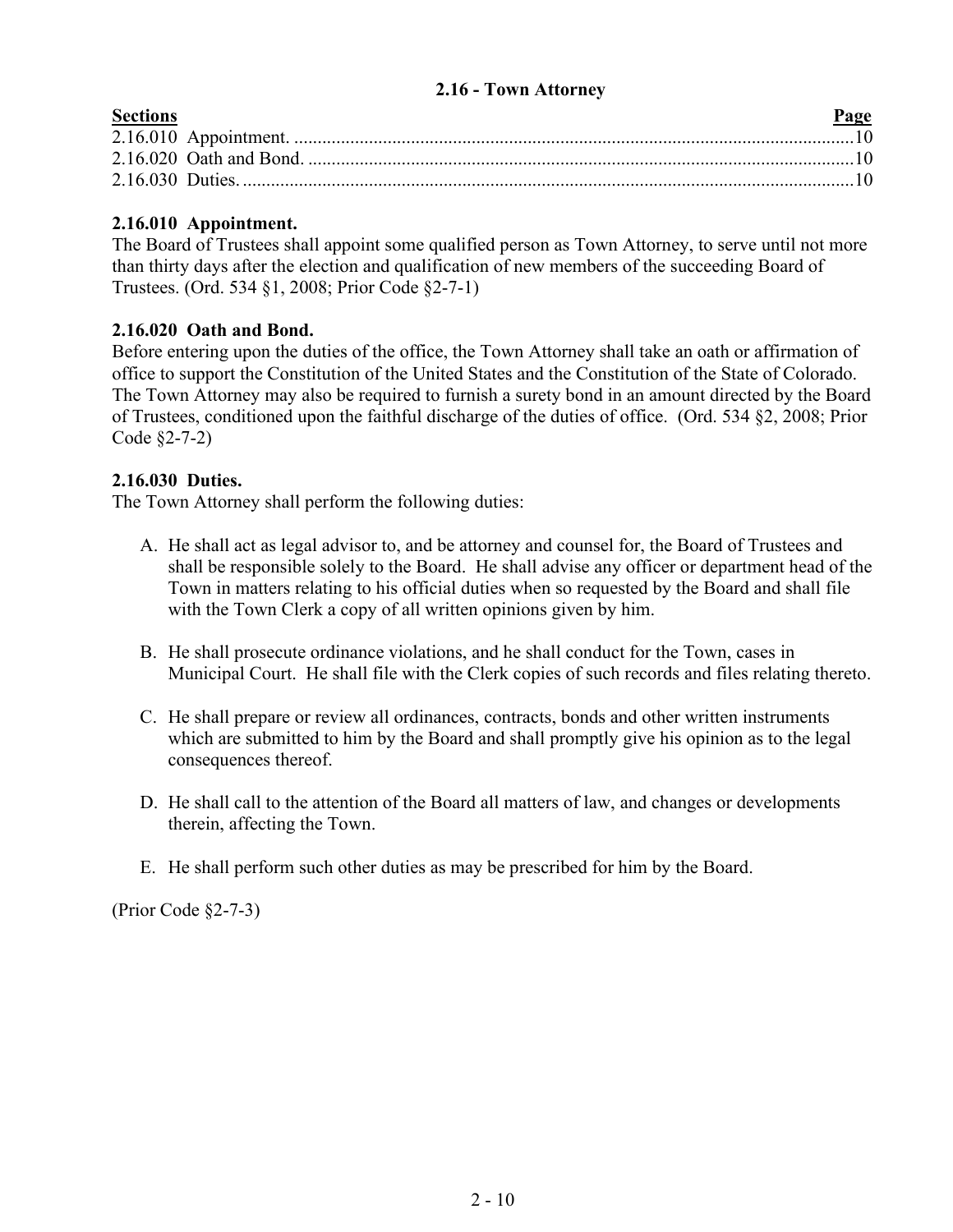## <span id="page-10-0"></span>**2.20 - Town Clerk**

### **Sections**

## **2.20.010 Appointment.**

The Board of Trustees shall appoint some qualified person as Town Clerk, to serve until not more than thirty days after the election and qualification of new members of the succeeding Board of Trustees. (Ord. 534 §3, 2008; Prior Code §2-5-1)

### **2.20.020 Oath and Bond.**

Before entering upon the duties of the office, the Town Clerk shall take an oath or affirmation of office to support the Constitution of the United States and the Constitution of the State of Colorado. The Town Clerk may also be required to furnish a surety bond in an amount directed by the Board of Trustees, conditioned upon the faithful discharge of the duties of office. (Ord. 534 §4, 2008; Prior Code §2-5-2)

### **2.20.030 Duties.**

The Clerk shall attend all meetings of the Board of Trustees and make a true and accurate record of all the proceedings, rules, ordinances made and passed by the Board. The record, at any time, shall be open for inspection of qualified electors of the Town. Other duties and authority may be prescribed by ordinance and this Code. (Prior Code §2-5-3)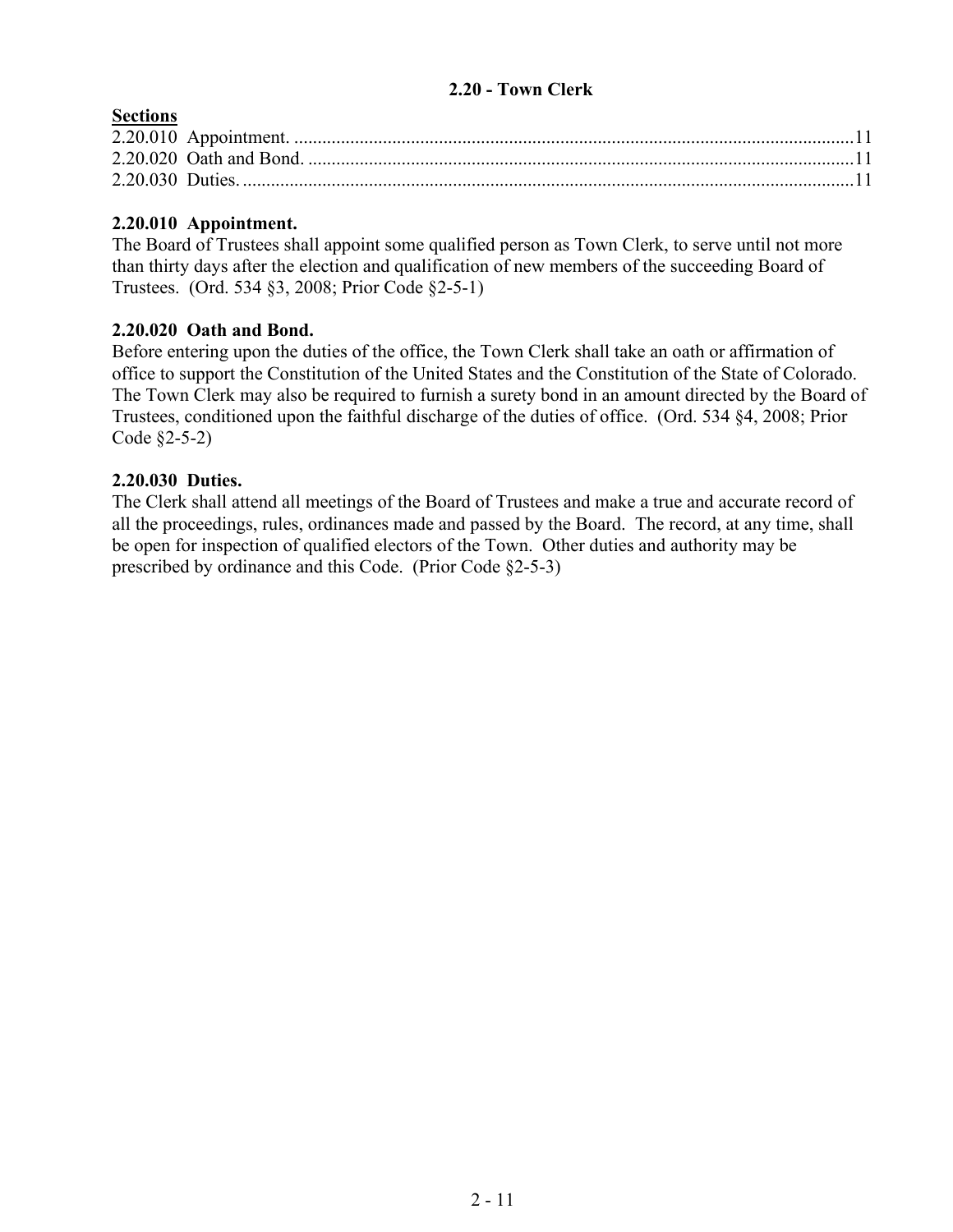#### <span id="page-11-0"></span>**2.24 - Town Treasurer**

## **Sections**

## **2.24.010 Appointment.**

The Board of Trustees shall appoint some qualified person as Treasurer, to serve until not more than thirty days after the election and qualification of new members of the succeeding Board of Trustees. (Ord. 534 §5, 2008; Prior Code §2-6-1)

## **2.24.020 Oath and Bond.**

Before entering upon the duties of the office, the Treasurer shall take an oath or affirmation of office to support the Constitution of the United States and the Constitution of the State of Colorado. The Treasurer may also be required to furnish a surety bond in an amount directed by the Board of Trustees, conditioned upon the faithful discharge of the duties of office, and that when the Treasurer vacates such office, the Treasurer will turn over and deliver to the successor Treasurer, all monies, books, papers, property, or things belonging to the Town, and remaining in his charge as Treasurer. (Ord. 534 §6, 2008; Prior Code §2-6-2)

## **2.24.030 Duties.**

The Treasurer shall:

- A. Receive all moneys belonging to the Town and shall keep his books and accounts in such manner as may be prescribed by ordinance. Such books and accounts shall always be subject to the inspection of any member of the Board of Trustees;
- B. Keep a separate account of each fund or appropriation and the debts and credits belonging thereto;
- C. Give every person paying money to the treasury a receipt therefor specifying the date of payment and upon what account paid. He shall also file statements of such receipts with the Town Clerk on the date of his monthly report;
- D. Render an account to the Board of Trustees or such officer as may be designated by ordinance, at the end of each month and more often if required, showing the state of the treasury at the date of such account and the balance of money in the treasury. He shall also accompany such accounts with a statement of all moneys received into the treasury and on what account during the preceding month, together with all warrants redeemed and paid by him. The warrants with any vouchers held by the Treasurer shall be delivered to the Clerk and filed with his account in the Clerk's office upon every day of such statement. He shall return all warrants paid by him stamped or marked "paid." He shall keep a register of all warrants redeemed and paid, which shall describe such warrants and show the date, amount, number, the fund from which paid, and the name of the person to whom and when paid.

(Prior Code §2-6-3)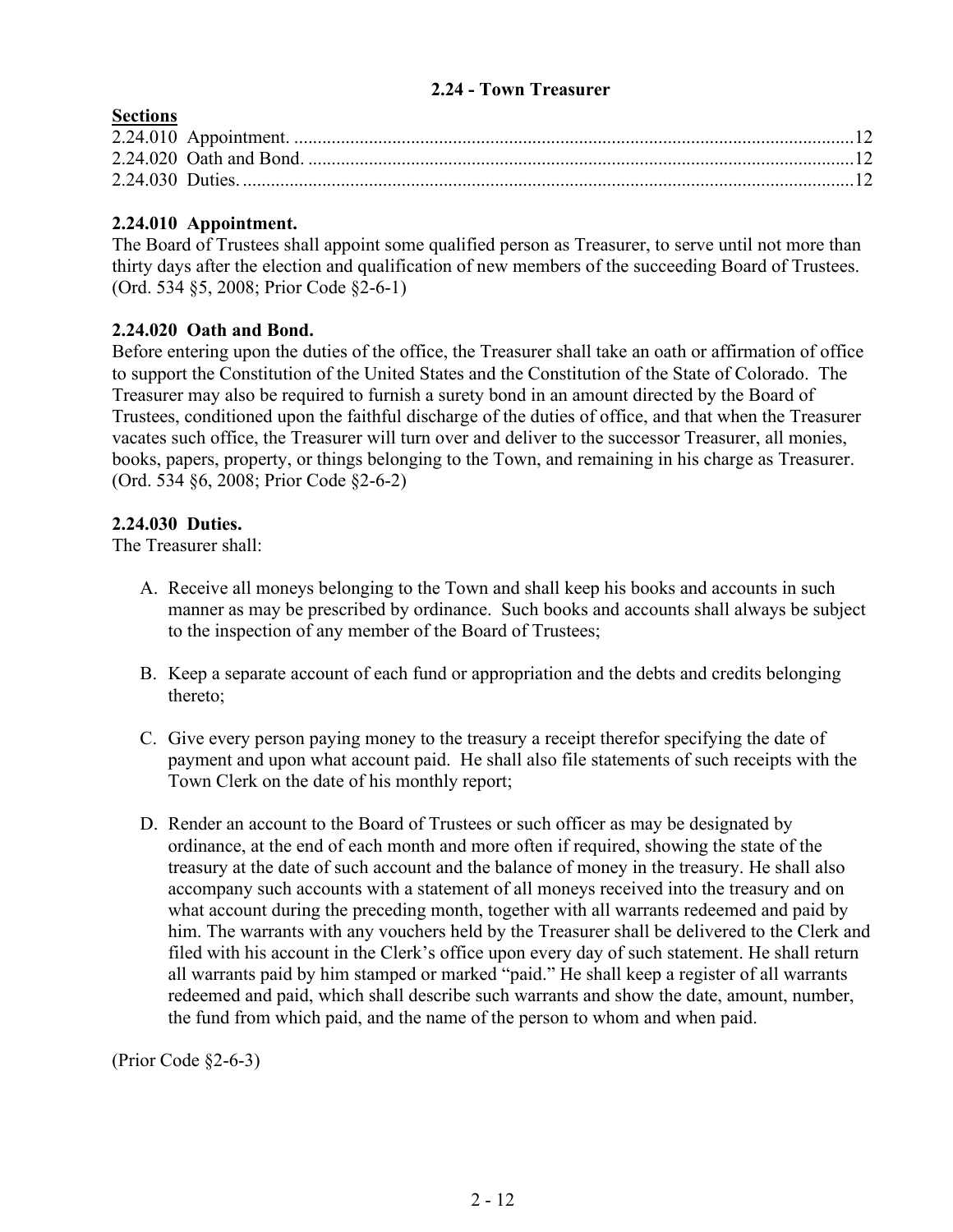## **2.32 - Regional Planning Commission**

| $oct thus$ |  |
|------------|--|
|            |  |
|            |  |
|            |  |
|            |  |

## **2.32.010 Approval - Adoption of rules.**

The Town of Kremmling hereby:

<span id="page-12-0"></span>**Sections**

- A. Approves a plan to cooperate with specified political subdivisions after the effective date of the ordinance codified in this chapter, in the creation of the Grand County Regional Planning Commission, as provided for in Section 30-28-103, Colorado Revised Statutes, 1973, as amended; and
- B. Adopts the recommended rules, regulations, plan of organization and operation of the Grand County Regional Planning Commission as set forth in the "Rules of Association" adopted by the official representatives of the county of Grand and the Towns of Granby, Fraser, Hot Sulphur Springs and Kremmling, cooperating in the organization of the Grand County Regional Planning Commission, dated March 1, 1966, which by reference thereto is expressly made a part of this section.

(Prior Code §14-2-1)

## **2.32.020 Powers and duties.**

The Grand County Regional Planning Commission shall have the function, powers and duties which are prescribed by law. (Prior Code §14-2-2)

### **2.32.030 Membership.**

The member of the Grand County Regional Planning Commission to represent the Town of Kremmling shall be one person appointed by the Mayor, which member so appointed may be the Mayor with consent of the Board of Trustees. (Prior Code §14-2-3)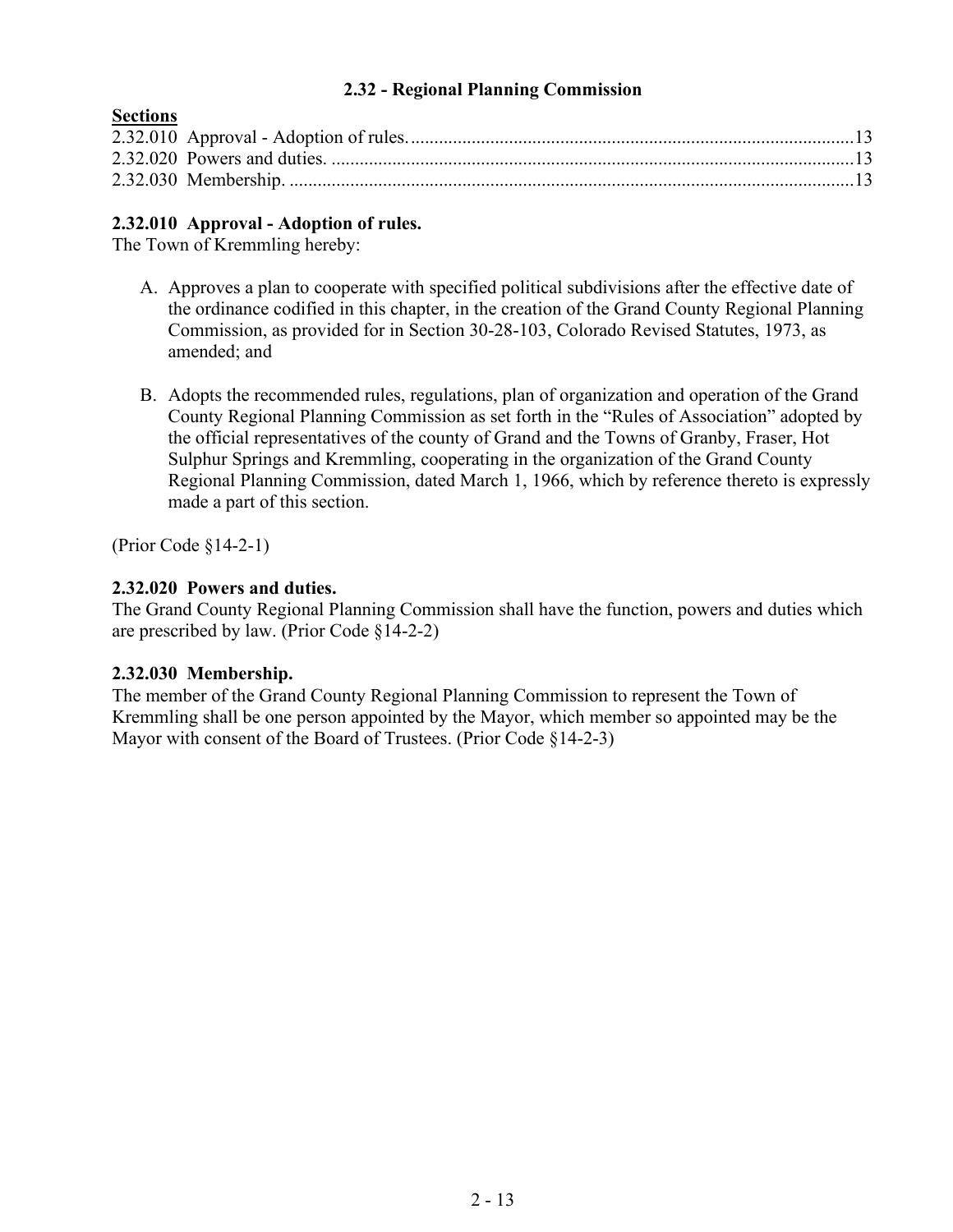# **2.36 - Town Planning Commission**

## <span id="page-13-0"></span>**Sections**

# **2.36.010 Membership.**

The Planning Commission of the Town shall consist of five members. The membership shall consist of the Mayor and a member of the governing body as ex officio members and three persons appointed by the Mayor. (C.R.S. 31-23-203 (1) (a), as amended.) (Ord. 433 §1, 1998; Ord. 334 §1, 1991; Prior Code §14-1-1)

### **2.36.020 Qualifications - Term.**

- A. All members of the Commission shall be bona fide residents of the Town and if any member ceases to reside in the Town, his membership on the Commission shall automatically terminate.
- B. All members of the Commission shall serve without compensation and the appointed members shall hold no other municipal office; except, that one such appointed member may be a member of the Zoning Board of Adjustment or Appeals.
- C. The terms of the ex officio members shall correspond to their respective official tenures; except, that the term of the administrative official selected by the Mayor shall terminate with the expiration of the term of the Mayor who selected him.
- D. The term of each appointed member shall be six years or until his successor takes office.

(Prior Code §14-1-2)

### **2.36.030 Removal from office.**

Members other than the member representing the Board of Trustees, may be removed, after public hearings, by the Mayor for inefficiency, neglect of duty, or malfeasance in office, and the Board of Trustees may remove the member representing it for the same reasons. The Mayor or the Board, as the case may be, shall file a written statement of reasons for such removal. (Prior Code §14-1-3)

### **2.36.040 Vacancies.**

Vacancies occurring otherwise than through the expiration of term shall be filled for the remainder of the unexpired term by the Mayor in the case of members selected or appointed by him, by the Board in the case of the member appointed by it. (Prior Code §14-1-4)

### **2.36.050 Organization - Rules.**

- A. The Commission shall elect its Chairman from among the non ex officio members and shall create and fill such other of its offices as it may determine.
- B. The term of the Chairman shall be one year, with eligibility for reelection.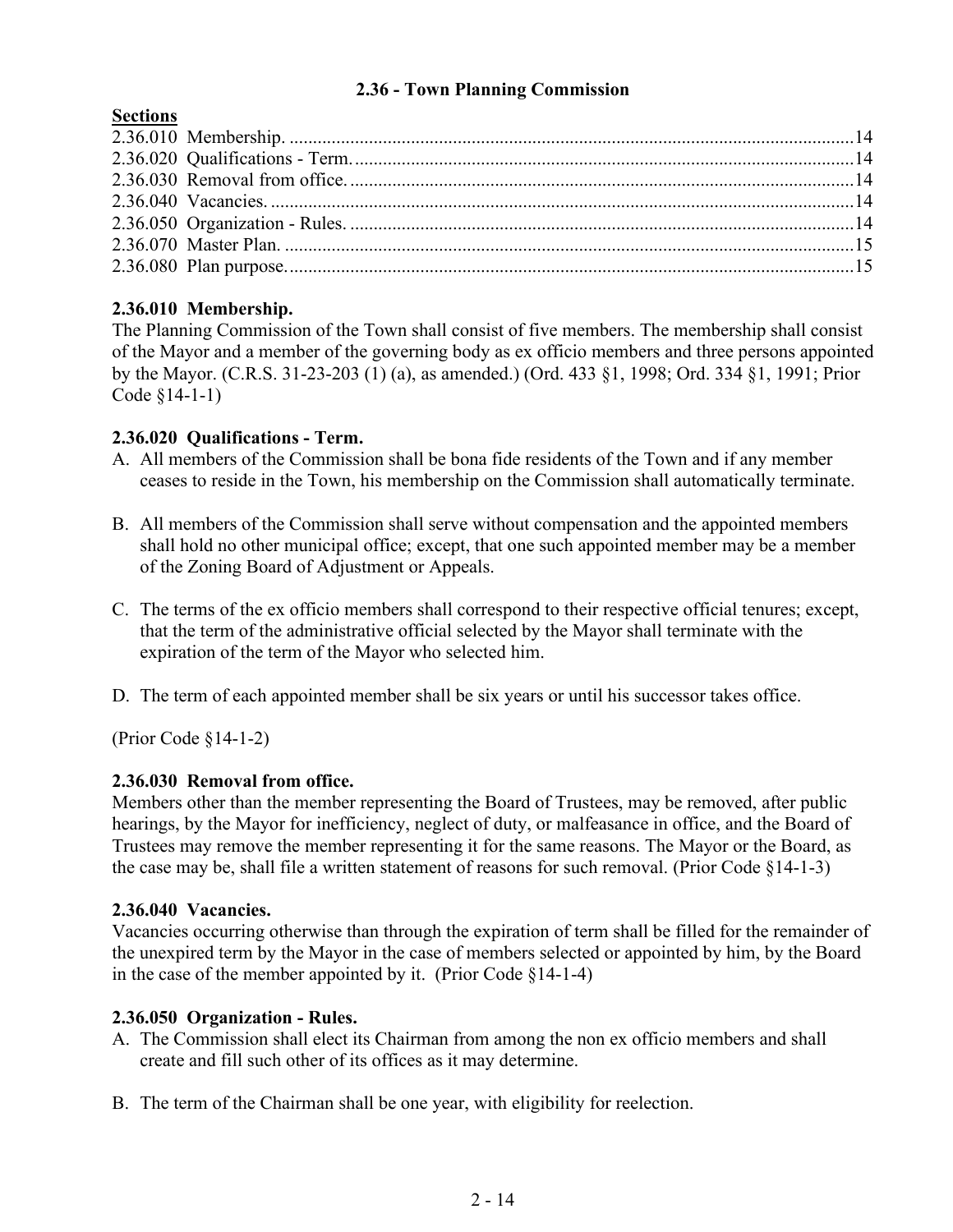C. The Commission shall hold at least one regular meeting in each month. It shall adopt rules for transaction of business and shall keep a record of its resolutions, findings and determinations, which record shall be a public record.

(Prior Code §14-1-5)

## **2.36.070 Master Plan.**

It is the duty of the Commission to make and adopt a master plan for the physical development of the Town, including areas outside its boundaries, subject to the approval of the governmental body having jurisdiction thereof, which in the Commission's judgment bear relation to the planning of such Town. Such plan with the accompanying maps, plats, charts and descriptive matter, shall show the Commission's recommendations for the development of the territory, including but not limited to:

- A. The general location, character and extent of streets, subways, bridges, waterways, waterfronts, parkways, playgrounds, squares, parks, aviation fields and other public ways, grounds and open spaces;
- B. The general location and extent of public utilities and terminals, whether publicly or privately owned or operated, for water, light, sanitation, transportation, communication, power and other purposes;
- C. The removal, relocation, widening, narrowing, vacating, abandonment, changes of use or extension of any of the ways, grounds, open spaces, buildings, property, utility, or terminals referred to in subsection (A) and (B) of this section; and
- D. A zoning plan for the control of height, area, bulk, location and use of buildings and premises.

(Prior Code §14-1-7)

### **2.36.080 Plan purpose.**

In the preparation of a master plan, the Commission shall make careful and comprehensive surveys and studies of present conditions and future growth of the Town with due regard to its relation to neighboring territory. The plan shall be made with the general purpose of guiding and accomplishing a coordinated, adjusted and harmonious development of the Town and its environs, which will, in accordance with present and future needs, best promote health, safety, morals, order, convenience, prosperity and general welfare, as well as efficiency and economy in the process of development; including among other things, adequate provision for traffic, the promotion of safety from air, the promotion of healthful and convenient distribution of population, the promotion of good civic design and arrangement, wise and efficient expenditure of public funds and the adequate provision of public utilities and other public requirement. (Prior Code §14-1-8)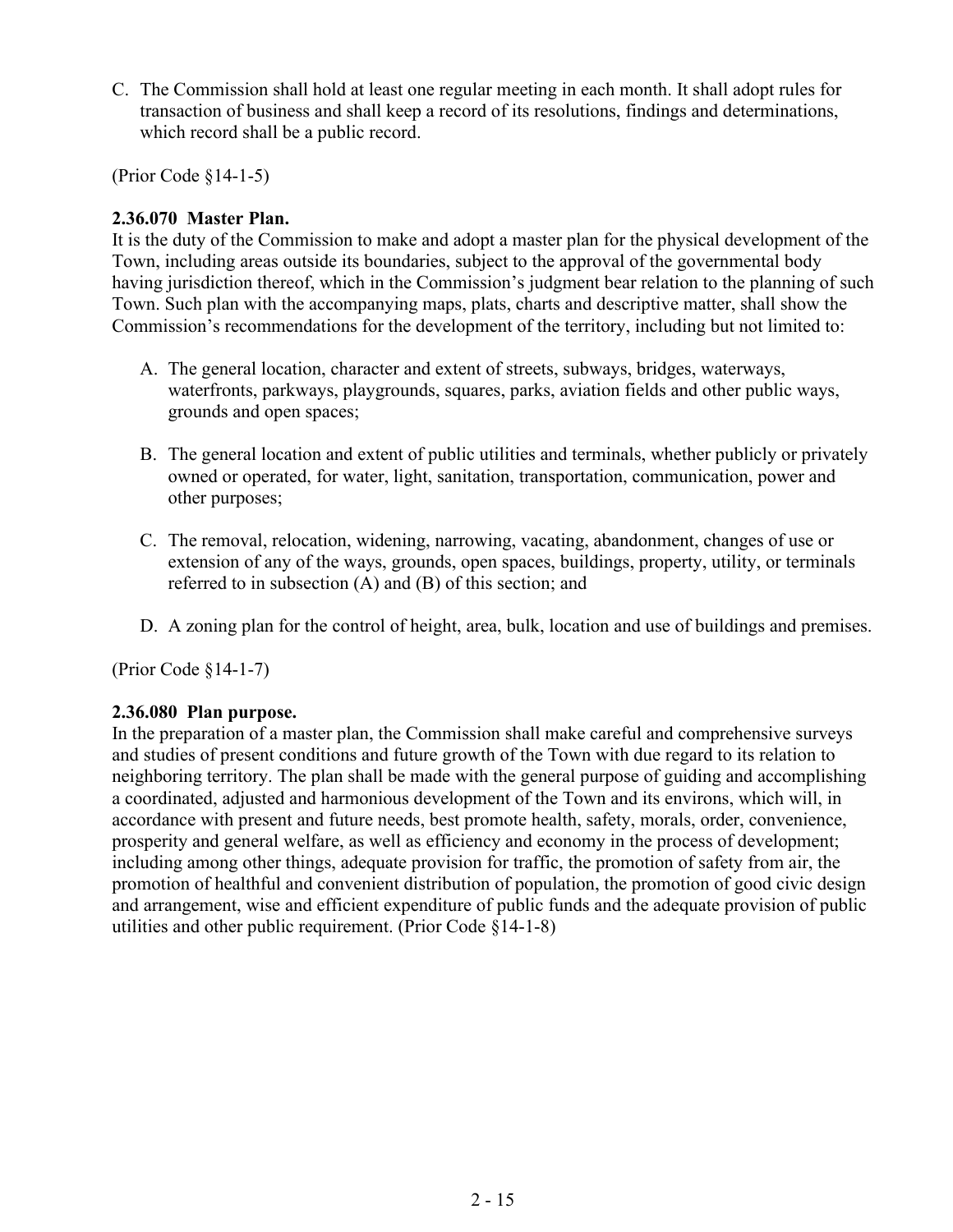### **2.40 - Urban Renewal Authority**

## <span id="page-15-0"></span>**Sections**

## **2.40.010 Findings.**

Based upon all of the evidence presented to it at a public hearing, notice of which was duly published, and after considering such factors as the physical condition and age of the buildings in particular areas of the Town, conditions of blight which exist, and the impairment of sound commercial growth patterns within portions of the Town and their adverse effect upon the future development of the Town, the Board of Trustees find as follows:

- A. One or more blighted areas exist within the Town; and
- B. The acquisition, clearance, rehabilitation, conservation, development, redevelopment, or a combination thereof, of such areas is necessary in preserving and ensuring the public health, safety and welfare of the residents of the Town. (Ord. 248 §1, 1983)

### **2.40.020 Authority established.**

The Board of Trustees declares that it would be in the public interest for an urban renewal authority, created pursuant to Section 31-25-101 et seq., Colorado Revised Statutes, 1973, as amended, to function within the Town and to exercise the powers provided therein. (Ord. 248 §2, 1983)

### **2.40.030 Functions, duties.**

Pursuant to Section 31-25-101 et seq., Colorado Revised Statutes, 1973, as amended, there is created and organized the Kremmling Urban Renewal Authority. The Authority is vested with all of the rights contained, and is authorized to carry out all of the duties and functions as provided, in Section 31-25-101, et seq., Colorado Revised Statutes, 1973, as amended as it now exists or as amended in the future. (Ord. 248 §3, 1983)

### **2.40.040 Appointment of commissioners.**

The Mayor is directed, pursuant to Section 31-25-104, Colorado Revised Statutes, 1973, as amended, to appoint commissioners to serve on the Kremmling Urban Renewal Authority. (Ord. 248 §4, 1983)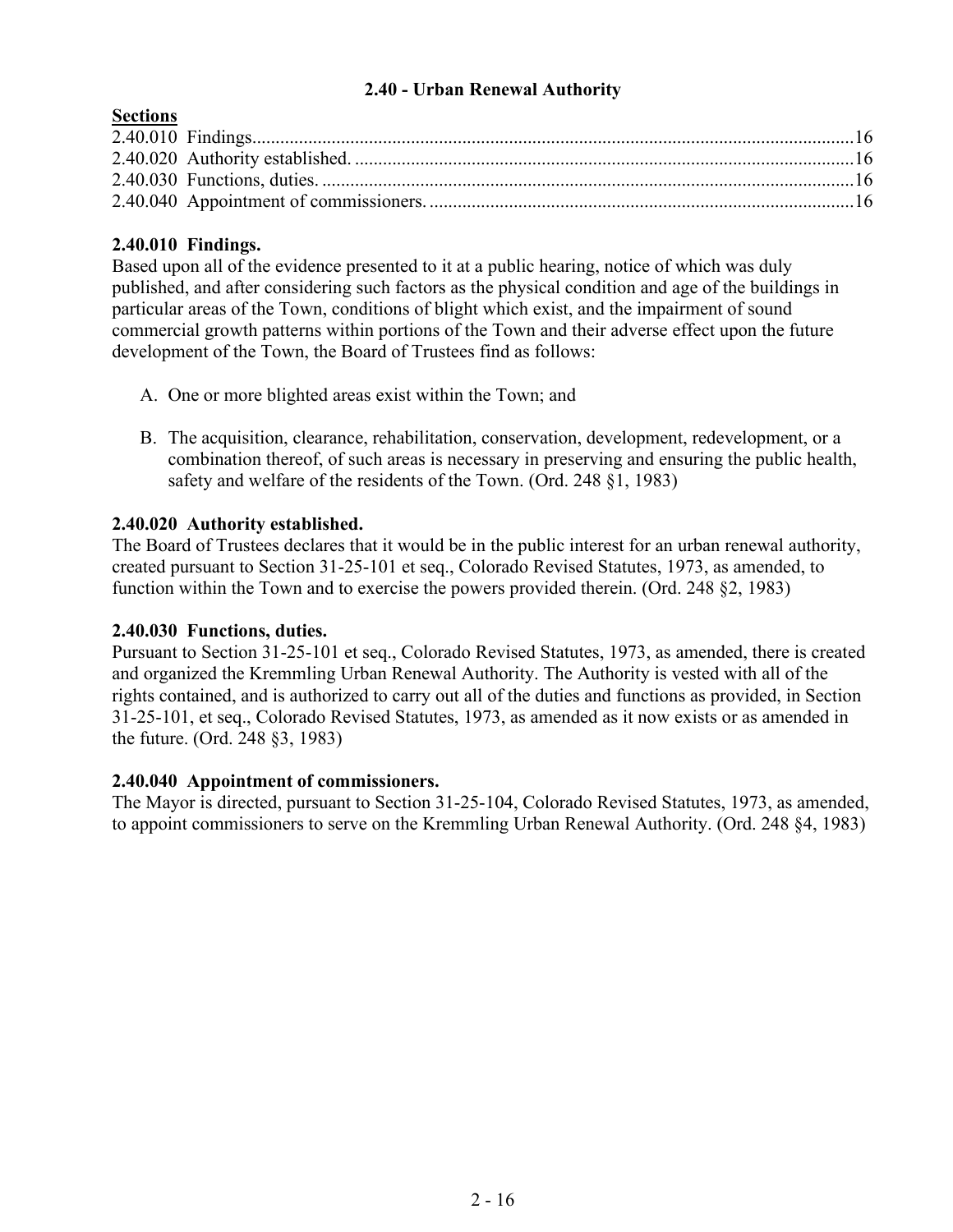## **2.44 - Elections**

# <span id="page-16-0"></span>**Sections**

## **2.44.010 Applicability of state law.**

All regular and special municipal elections in the Town of Kremmling shall be held in accordance with the provisions of the Colorado Municipal Election Code and with other applicable state statutes. (Prior Code §6-1-1)

#### **2.44.020 Write-in candidates and election cancellation.**

- A. Write-in Candidates. No write-in vote for any municipal office shall be counted unless an affidavit of intent has been filed with the Town Clerk by the person whose name is written in prior to twenty days before the day of the election indicating that such person desires the office and is qualified to assume the duties of that office if elected.
- B. Election Cancellation. If the only matter before the voters is the election of persons to office and if, at the close of business on the nineteenth day before the election, there are not more candidates than offices to be filled at such election, including candidates filing affidavits of intent, the Town Clerk if instructed by resolution of the Board of Trustees either before or after such date, shall cancel the election and by resolution declare the candidates elected. Upon such declaration the candidates shall be deemed elected. Notice of such cancellation shall be published, if possible, in order to inform the electors of the municipality, and notice of such cancellation shall be posted at each polling place and in not less than one other public place.

(Ord. 445 §1, 2000; Ord. 361 §1, 1992)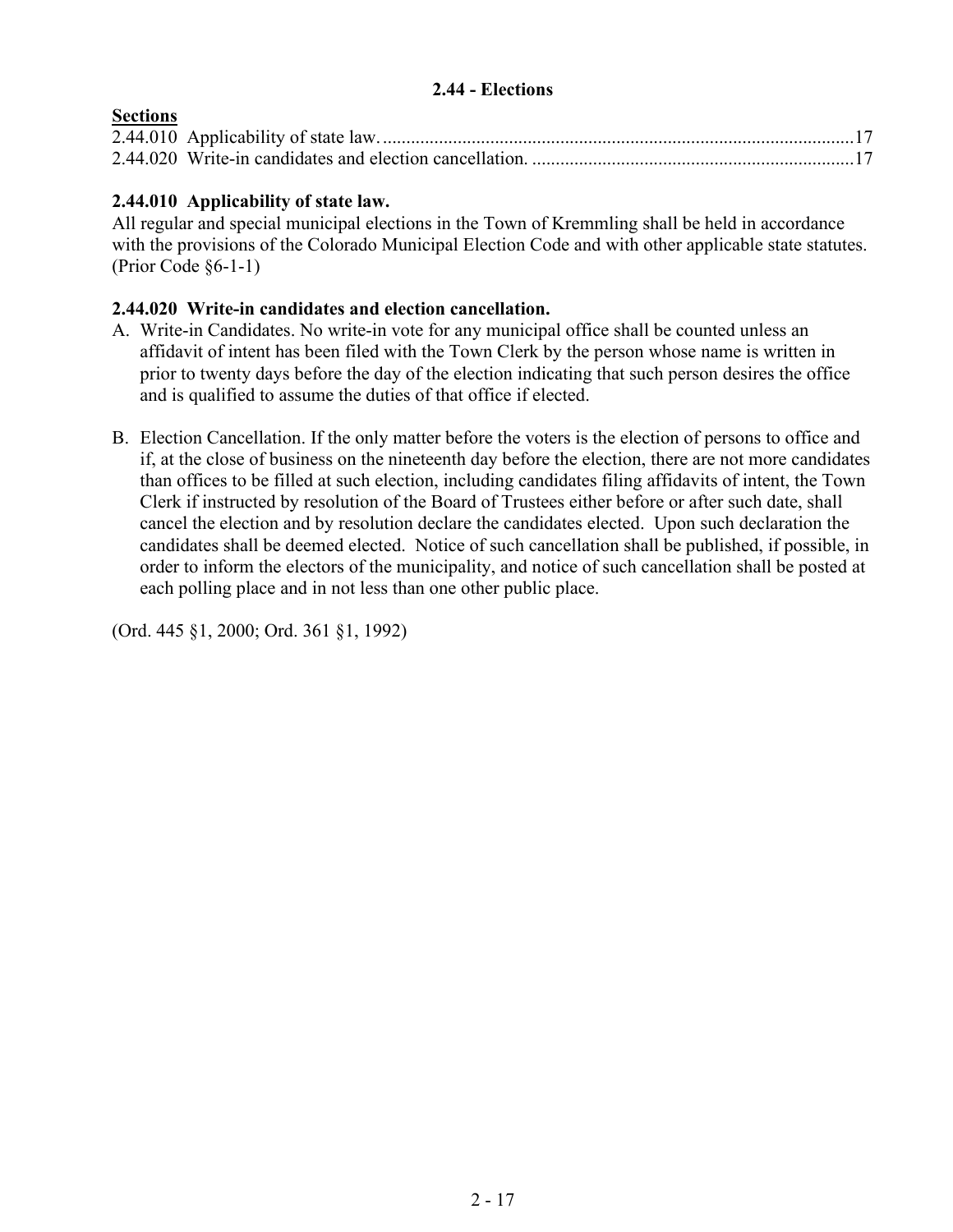## **2.48 - Qualified Municipal Court of Record**

#### <span id="page-17-0"></span>**Sections**

|  | .24 |
|--|-----|

### **2.48.010 Created.**

A qualified Municipal Court of record in and for the Town of Kremmling is hereby created and established, pursuant to Title 13, Colorado Revised Statutes, and shall be conducted and governed by state law.

### **2.48.020 Definitions.**

As used in this chapter the following terms shall have the following meanings:

"Qualified Municipal Court of record" means a Municipal Court established by, and operating in conformity with, local ordinances containing provisions requiring the keeping of a verbatim record of the proceedings and evidence at trials by either electric devices or stenographic means, and requiring as a qualification for the office of judge of such court that he has been admitted to, and is currently licensed in, the practice of law in Colorado.

"Municipal Court" means the qualified Municipal Court of record of the Town of Kremmling.

"Municipal Judge" means the police magistrate, police judge or judge of the Municipal Court.

### **2.48.030 Jurisdiction and powers.**

- A. The Municipal Court shall have original jurisdiction of all cases arising under this Code and other ordinances of the Town, with full power to carry the same into effect and to punish violations thereof by the imposition of such fines and penalties as in such ordinances provided.
- B. The Municipal Court shall have power to compel attendance of witnesses and to punish for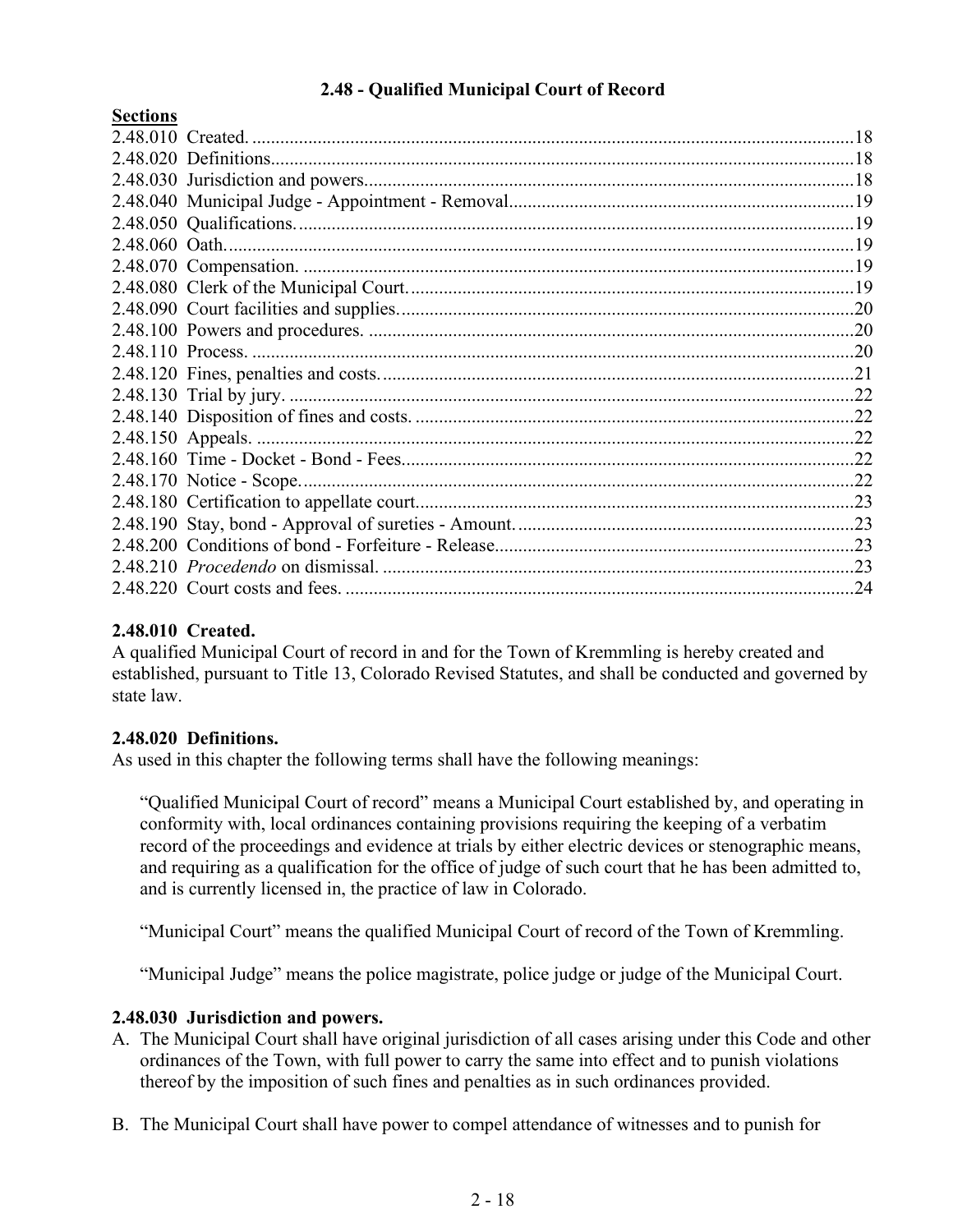contempt of any such court by fine, not to exceed one hundred dollars (\$100.00) or by jail sentence not to exceed five (5) days, and shall have all powers incident to a court of record to same.

## **2.48.040 Municipal Judge - Appointment - Removal.**

- A. The Court shall be presided over by a presiding Municipal Judge appointed by the Board of Trustees for a term concurrent with the term of the appointing Board, or until a successor is appointed and duly qualified. The presiding judge shall supervise and direct the court operations. The Board of Trustees may appoint assistant judges from time to time as may be needed to transact the business of the Court or to preside in the absence of the presiding judge.
- B. Any Municipal Judge may be removed by the Board for cause if:
	- 1. The judge is found guilty of a felony or any crime involving moral turpitude;
	- 2. The judge has a disability which interferes with the performance of the duties of office, and which is, or is likely to become, of a permanent character;
	- 3. The judge has willfully or persistently failed to perform the duties of office;
	- 4. The judge is habitually intemperate; or

### **2.48.050 Qualifications.**

The Municipal Judge shall be licensed to practice law in the State of Colorado. The Board of Trustees shall utilize the following residential criteria for appointment to the Municipal Judge position:

- 1. Resident of the Town of Kremmling; or
- 2. Resident of Grand County; or
- 3. Resident of the State of Colorado

### **2.48.060 Oath.**

Before entering upon the duties of the office, the Municipal Judge shall take and subscribe, before a judge of a court of record, and file with the Board of Trustees, an oath or affirmation that he or she will support the Constitution of the United States and the Constitution and laws of the State of Colorado and the ordinances and the Code of the Town of Kremmling and will faithfully perform the duties of the office.

### **2.48.070 Compensation.**

- A. The fixed annual compensation of the Municipal Judge, payable monthly, shall be set by the Board of Trustees. The Board of Trustees shall, from time to time, budget and appropriate moneys necessary for the compensation of the Municipal Judge.
- B. Assistant judges shall be compensated based upon the number of court sessions served by such judge.

# **2.48.080 Clerk of the Municipal Court.**

A. The Clerk of the Municipal Court shall be appointed by the presiding Municipal Judge and shall have duties as are delegated to the Clerk by law, court rule and the presiding Municipal Judge. The annual salary of the Clerk of the Municipal Court shall be set by the Board of Trustees, and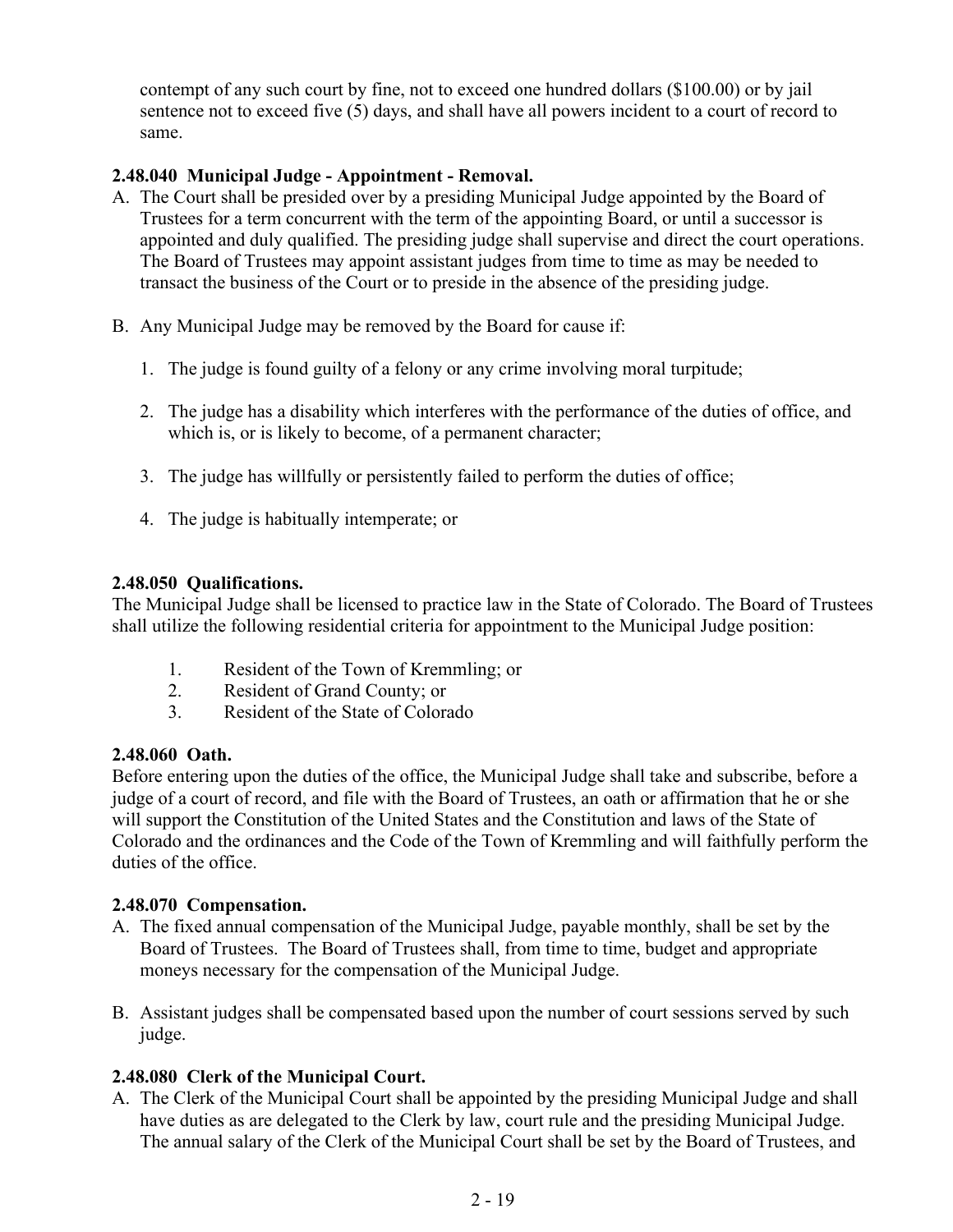paid monthly as salary to a municipal employee.

- B. The Clerk of the Municipal Court shall give bond to the Town in the amount of two thousand dollars (\$2,000.00), in a form approved by the Board of Trustees, and be conditioned on the faithful performance of the duties of the office of the Clerk of the Municipal Court, and for the faithful accounting for and payment of all moneys coming into his or her hands by virtue of the office. The Board of Trustees may waive the bond required by this section.
- C. The presiding Municipal Court Judge can serve as *ex officio* Clerk if the business of the Court does not warrant a separate full or part time Clerk. The Municipal Court Judge will not receive additional compensation when serving as Clerk.

### **2.48.090 Court facilities and supplies.**

The Board of Trustees shall furnish the Municipal Court with suitable courtroom facilities and sufficient funds for the acquisition of all necessary books, supplies, and furniture for the proper conduct of the business of the Court. The Board of Trustees shall also provide budgeted funding for education and other operating costs.

### **2.48.100 Powers and procedures.**

- A. The Municipal Judge of the Kremmling Municipal Court has all judicial powers relating to the operation of his court, subject to any rules of procedure governing the operation and conduct of Municipal Courts promulgated by the Colorado Supreme Court. The presiding Municipal Judge has authority to issue local rules of procedure consistent with any rules of procedure adopted by the Colorado Supreme Court.
- B. The judicial powers of the Municipal Judge of the Kremmling Municipal Court shall include the power to enforce subpoenas issued by the Court, or other body or officer of the Town of Kremmling authorized by law or ordinance to issue subpoenas.

# **2.48.110 Process.**

- A. Any action or summons brought in this Municipal Court to recover any fine or enforce any penalty or forfeiture under any ordinance shall be filed in the name of the Town of Kremmling and on behalf of the people of the state of Colorado.
- B. The Clerk of the Municipal Court shall issue a subpoena for the appearance of any witness in Municipal Court upon the request of either Town of Kremmling or the defendant. The subpoena may be served upon any person within the jurisdiction of the Court in the manner prescribed by the rules of procedure applicable to Municipal Courts. Any person subpoenaed to appear as a witness in Municipal Court shall be paid a witness fee as provided in Kremmling Municipal Code section 2.48.220.
- C. Upon the request of the Municipal Court, the prosecuting municipality, or the defendant, the Clerk of the Municipal Court shall issue a subpoena for the appearance, at any and all stages of the court's proceedings, of the parent, guardian, or lawful custodian of any child under eighteen years of age who is charged with a municipal offense.
- D. Whenever a person who is issued a subpoena fails, without good cause, to appear, the Court may issue an order for the person to show cause to the Court as to why the person should not be held in contempt. Following a show cause hearing, the Court may make findings of fact and conclusions of law and may enter an appropriate order, which may include finding the person in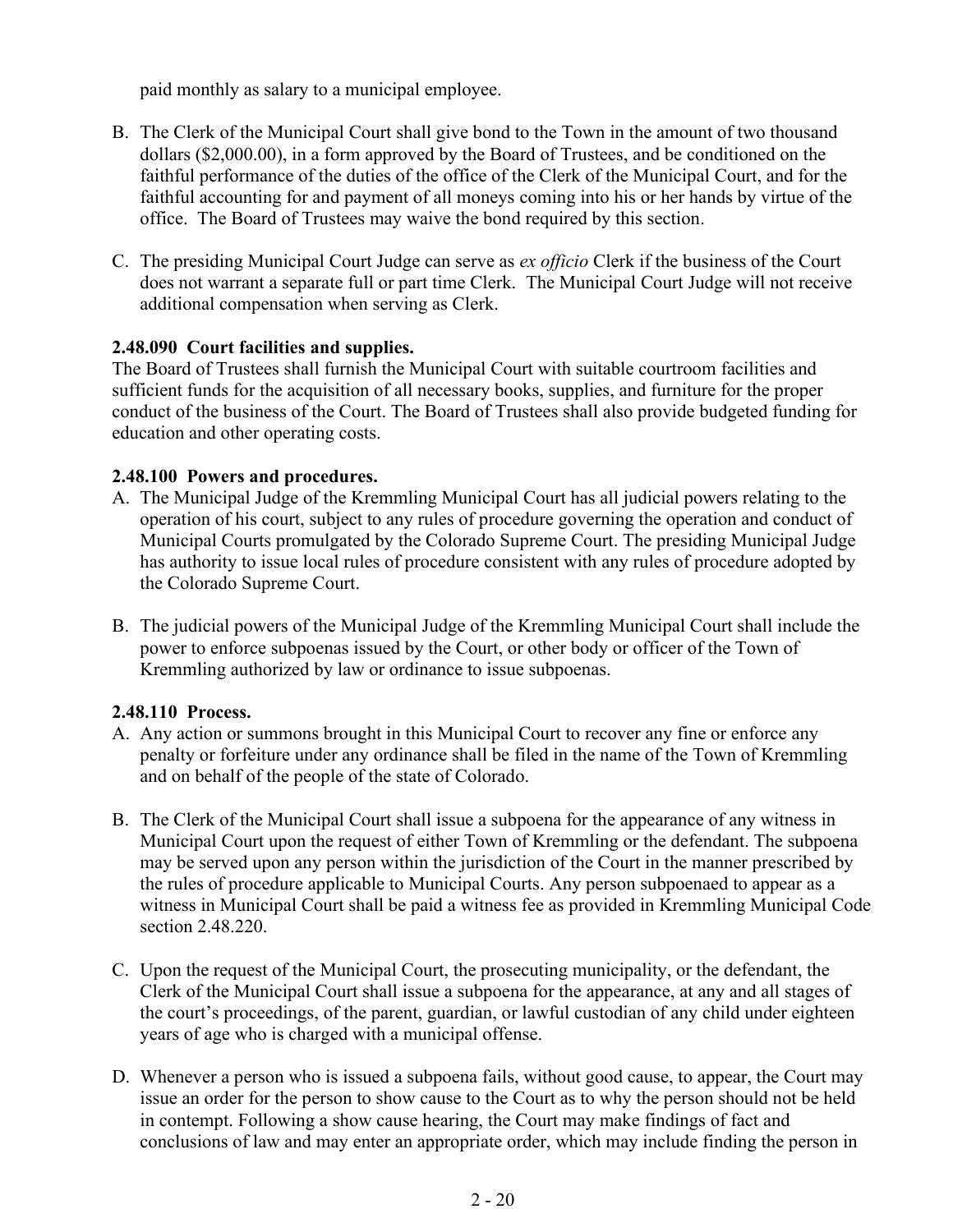contempt.

#### **2.48.120 Fines, penalties and costs.**

- A. Any person convicted of violating a municipal ordinance in the Town of Kremmling shall be subject to the general penalty of provisions in Section 1.16.010. In sentencing or fining a violator, the Municipal Judge shall not exceed the sentence or fine limitations established by the applicable ordinance or Code provision.
- B. Any other provision of the law to the contrary notwithstanding, the Municipal Judge may suspend the sentence or fine of any violator and place him on probation for a period not to exceed one (1) year.
- C. The Municipal Judge is empowered in his discretion to assess costs, as established by the Town of Kremmling by ordinance or Code provision, against any defendant who pleads guilty or *nolo contendere* or who enters into a plea agreement or who, after trial, is found guilty of an ordinance violation.
- D. Notwithstanding any provision of law to the contrary, the Kremmling Municipal Court has the authority to order a child under eighteen (18) years of age confined in a juvenile detention facility operated or contracted by the Department of Human Services or a temporary holding facility operated by or under contract with the Town of Kremmling for failure to comply with a lawful order of the court, including an order to pay a fine. Any confinement of a child for contempt of Municipal Court shall not exceed forty-eight (48) hours.
- E. Notwithstanding any other law, a child, as defined in section 19-1-103 (18), C.R.S., arrested for an alleged violation of a Town of Kremmling municipal ordinance, convicted of violating a Town of Kremmling municipal ordinance or probation conditions imposed by the Municipal Court, or found in contempt of Court in connection with a violation or alleged violation of a municipal ordinance shall not be confined in a jail, lockup, or other place used for the confinement of adult offenders but may be held in a juvenile detention facility operated by or under contract with the department of human services or a temporary holding facility operated by or under contract with the Town of Kremmling that shall receive and provide care for such child for a period of time not to exceed forty-eight (48) hours. When the Kremmling Municipal Court is imposing penalties for violation of probation conditions imposed by such court or for contempt of court in connection with a violation or alleged violation of a Town of Kremmling municipal ordinance the Kremmling Municipal Court may confine a child pursuant to C.R.S. 19-2-508, for up to fortyeight (48) hours in a juvenile detention facility operated by or under contract with the department of human services. In imposing any jail sentence upon a juvenile for violating any municipal ordinance when the Municipal Court has jurisdiction over the juvenile pursuant to section 19-2-104(1)(a) (II), C.R.S., a Municipal Court does not have the authority to order a child under eighteen years of age to a juvenile detention facility operated or contracted by the department of human services.
- F. Whenever a fine is imposed for a nonviolent municipal ordinance or Code offense, if the person who committed the offense is unable to pay the fine at the time of the court hearing or if he or she fails to pay any fine imposed for the commission of such offense, in order to guarantee the payment of such fine, the Municipal Judge may compel collection of the fine in the manner provided in section 18-1.3-506, C.R.S. For purposes of this subsection (E),"nonviolent municipal ordinance or Code offense" means a municipal ordinance or Code offense which does not involve the use or threat of physical force on or to a person in the commission of the offense.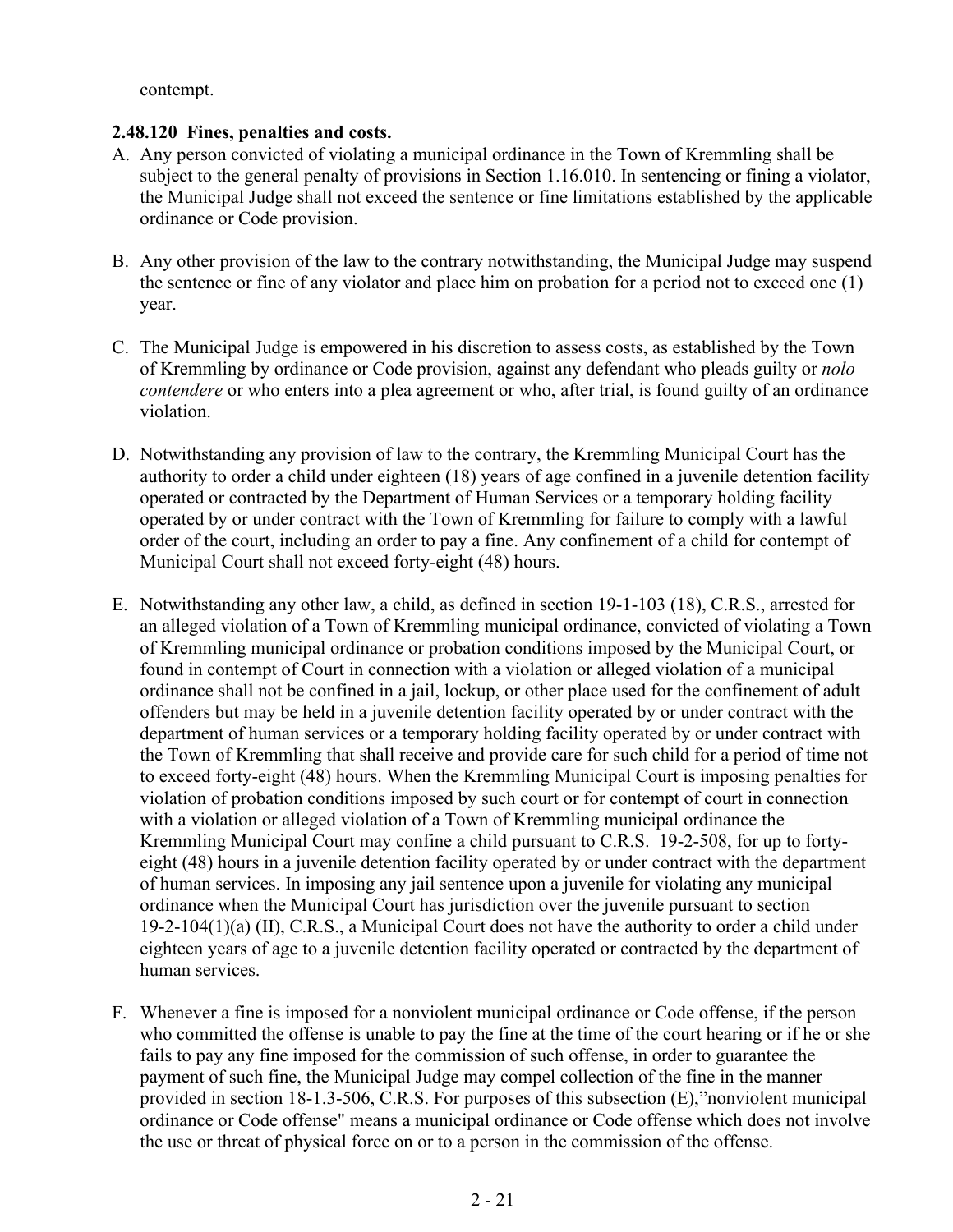# **2.48.130 Trial by jury.**

- A. In any action before the Kremmling Municipal Court in which the defendant is entitled to a jury trial by the constitution or the general laws of the state, such party shall have a jury upon request. The jury shall consist of three (3) jurors unless, in the case of a trial for a petty offense, a greater number, not to exceed six (6), is requested by the defendant.
- B. Jury panels shall be assembled by issuance of venire to a police officer.
- C. A defendant waives his right to a trial unless, within twenty (20) days after entry of a plea, the defendant makes a request to the Court for a jury trial, in writing, and tenders to the Court a fee Kremmling Municipal Code section 2.48.220, unless the fee is waived by the Judge because of the indigence of the defendant. If the action is dismissed or the defendant is acquitted of the charge, or if the defendant having paid the jury fee files with the Court at least ten (10) days before the scheduled trial date a written waiver of the jury trial, the jury fee shall be refunded.

#### **2.48.140 Disposition of fines and costs.**

All fines and costs collected or received by the Kremmling Municipal Court shall be reported and paid monthly, or at such other intervals as may be provided by an ordinance of the Town of Kremmling, to the Treasurer of the Town of Kremmling and deposited in the General Fund of the Town of Kremmling.

#### **2.48.150 Appeals.**

Appeals taken from judgments of the Municipal Court shall be made to the state district court in and for Grand County, Colorado. The practice and procedure therefor shall be governed by Kremmling Municipal Code section 2.48.100 and C.R.S. §§13-10-116(2) and 13-6-310.

### **2.48.160 Time - Docket - Bond - Fees.**

Appeals may be taken within thirty (30) days after entry of any judgment of the Kremmling Municipal Court. No appeal shall be allowed until the appellant has paid to the Clerk of the Kremmling Municipal Court the fees set forth in Kremmling Municipal Code section 2.48.220 for preparation of the transcript of record on appeal. In addition, the defendant shall pay such additional fees as provided for appeals from the court to district court, for preparation of the record. Those fees will cover the costs involved in preparing the record, or portions thereof designated, but said fees shall be refunded to the defendant if the judgment is set aside on appeal. No stay of execution shall be granted until the appellant has executed an approved bond as provided in sections 2.48.190 and 2.48.200.

#### **2.48.170 Notice - Scope.**

A. Appeals shall be taken by filing with the Clerk of the Municipal Court a notice of appeal.

B. Contents of Notice of Appeal and Designation of Record. The notice of appeal shall state with particularity the alleged errors of the Court or other grounds relied upon for the appeal, and shall include a stipulation or designation of the evidence and other proceedings which the appellant desires to have included in the record certified to the District Court. If the appellant intends to urge upon appeal that the judgment or a finding or conclusion is unsupported by the evidence or is contrary to the evidence, the appellant shall include in the record a transcript of all evidence relevant to such finding or conclusion. The appellee shall have ten (10) days after service upon him of the notice of appeal to file with the Clerk of the Municipal Court and serve upon the appellant a designation of any additional parts of the transcript or record which he deems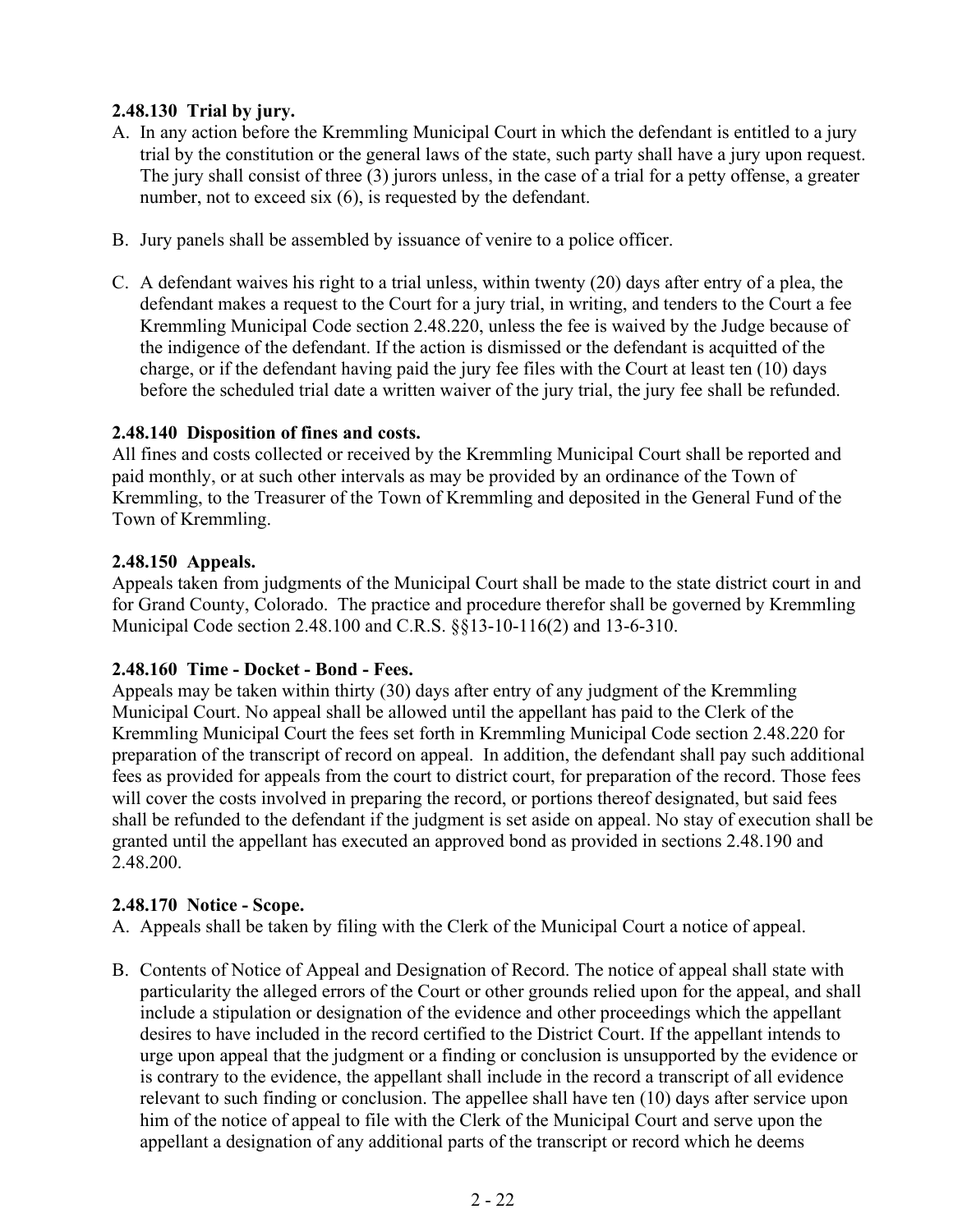necessary. The advance cost of preparing the additional record shall be posted by the appellant with the Clerk of the Municipal Court within five (5) days after service upon him of the appellee's designation, or the appeal will be dismissed. If the District Court finds that any part of the additional record designated by the appellee was unessential to a complete understanding of the questions raised by the appeal, it shall order the appellee to reimburse the appellant for the cost advanced for the preparation of such part without regard to the outcome of the appeal.

- C. The taking of an appeal shall not permit the retrial of any matter of which the appellant has been acquitted, or any conjoined charge from the conviction of which he does not seek to appeal.
- D. The appellant or appellant's attorney must also docket the appeal in the District Court in and for Grand County, Colorado, within thirty (30) days, and pay the docket fee.

### **2.48.180 Certification to appellate court.**

Upon payment of the fee provided in section 2.48.160, and filing of notice as provided in section 2.48.170, the original papers in the Kremmling Municipal Court file, together with a transcript of the record of the Municipal Court, and a duplicate notice of appeal shall be certified by the Municipal Court to the District Court in and for Grand County, Colorado.

#### **2.48.190 Stay, bond - Approval of sureties - Amount.**

A. No stay of execution shall be granted until the appellant has executed an appeal bond.

- B. When an appellant desires to stay the judgment of the Kremmling Municipal Court, he shall execute a bond to the Town of Kremmling in such penal sum as may be fixed by the Kremmling Municipal Court, and in such form and with sureties approved by a judge of the Kremmling Municipal Court.
- C. The amount of bond shall not exceed double the amount of the judgment for fines and costs, plus an amount commensurate with any jail sentence, which latter amount shall be not less than fifty dollars (\$50.00) nor more than a sum equal to two hundred dollars (\$200.00) for each day of jail sentence imposed.

### **2.48.200 Conditions of bond - Forfeiture - Release.**

- A. The bond shall be conditioned that the appellant will duly prosecute such appeal and satisfy any judgment that may be rendered upon trial of the case in the Grand County District Court and that the appellant will surrender himself in satisfaction of such judgment if that is required.
- B. If the bond is forfeited, the Grand County District Court, upon motion of the Town, shall enter judgment against the appellant and sureties on the bond for the amount of such bond. The Grand County District Court, with the consent of the Town, may set aside or modify the judgment.
- C. When the condition of the bond has been satisfied or the forfeiture thereof set aside or remitted, the Kremmling Municipal Court shall exonerate the obligors and release the bond. At any time before final judgment in the appellate court, a surety may be exonerated by a deposit of cash in the amount of the bond or by timely surrender of the appellant into custody.
- D. Action may be instituted upon any bond under this article in the name of the Town of Kremmling.

### **2.48.210** *Procedendo* **on dismissal.**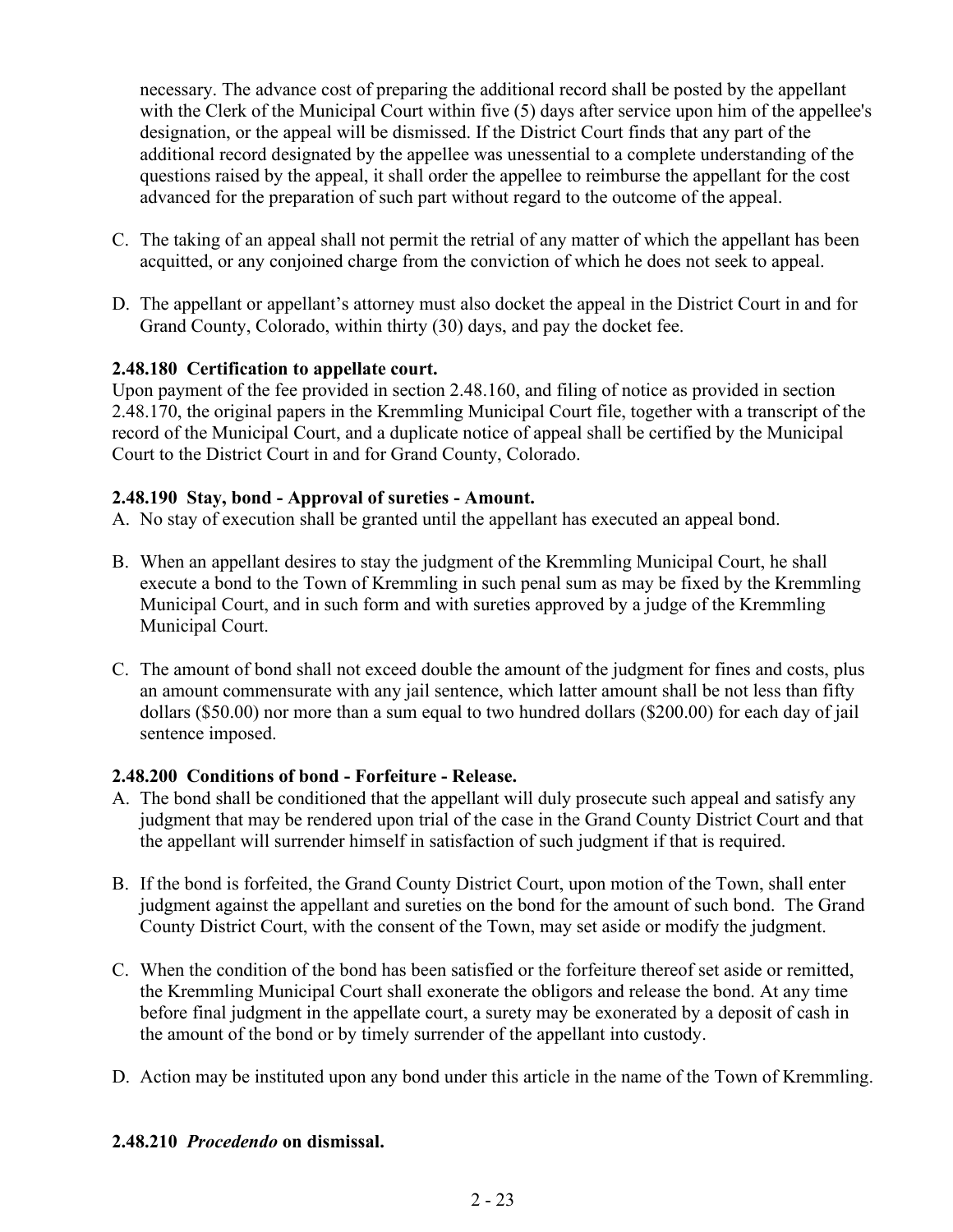Upon dismissal of an appeal, the Clerk of the Grand County District Court shall at once issue a *procedendo* to the Kremmling Municipal Court from the judgment on which the appeal was taken, to the amount of the judgment and all costs incurred before the Kremmling Municipal Court.

|              | Category                                                                        | Fee                |
|--------------|---------------------------------------------------------------------------------|--------------------|
| A.           | Docket Fee (Payable on conviction).                                             | \$30.00            |
| <b>B.</b>    | Jury demand fee.                                                                | 25.00              |
| $C$ .        | Deferred Judgment/Sentence.                                                     | 21.00              |
| D.           | Drug offender surcharge.                                                        | 100.00             |
|              | Useful Public Service.                                                          | Up to 120.00       |
|              | Surcharge applies to deferred judgment.                                         | Applicable amount  |
| E.           | Outstanding judgment warrant cost, per each.                                    | 30.00              |
| F.           | Restitution.                                                                    | Varies             |
| G.           | Time payment fee.                                                               | 25.00              |
| Η.           | Late penalty fee.                                                               | 10.00              |
| I.           | Public Defender fee.                                                            | 25.00              |
| J.           | Notice of Appeal.                                                               | 1.50               |
| K.           | Preparation of Transcript. (Ord. 610 §1, 2011)                                  | <b>Actual Cost</b> |
| L.           | Copy of any record, proceeding, or paper on file, per page. (Ord. 610 §3, 2011) | .25                |
| M.           | Certification of copy of single page or of a record of any number of pages.     | 10.00              |
| N.           | Juror fee, per day or part of day on the jury panel alone.                      | 3.00               |
| O.           | Juror fee, per day or part of day of service.                                   | 6.00               |
| $\mathbf{P}$ | Witness Fee for attending court.                                                | 2.00               |

| 2.48.220 Court costs and fees. |  |
|--------------------------------|--|
|--------------------------------|--|

(Chapter 2.45 "Municipal Court" Repealed and "Qualified Municipal Court of Record" Enacted, Ord. 532 §1, 2008)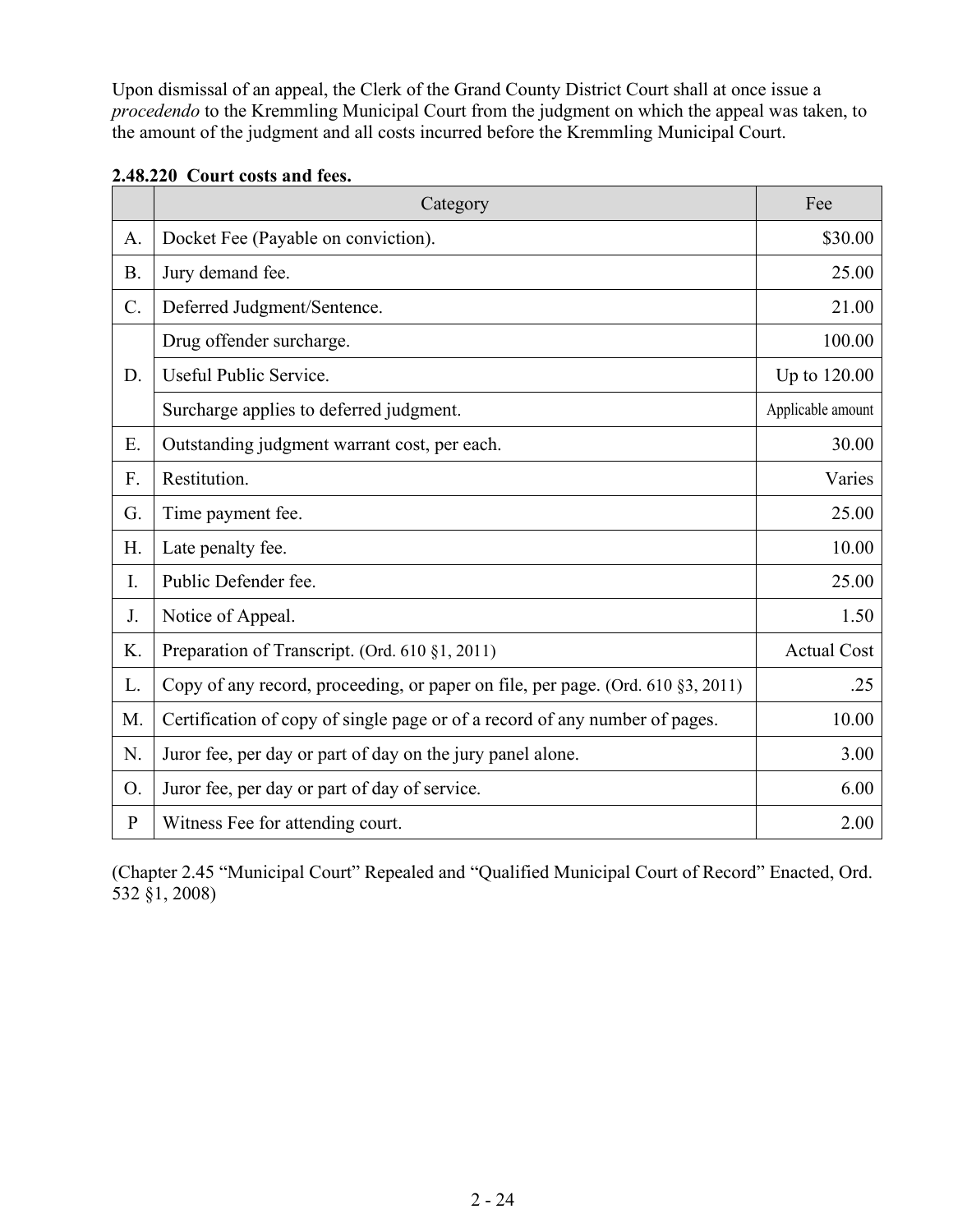#### **2.52 - Police Department**

## <span id="page-24-0"></span>**Sections**

# **2.52.010 Employment; residency requirement**

The Board of Trustees shall hire some qualified person as Chief of Police, to serve as head of the Police Department. The Chief of Police shall reside within the corporate limits of the Town unless otherwise approved by the Board of Trustees. (Ord. 701 §9, 2020; Prior Code §2-9-1)

### **2.52.020 Oath and bond.**

Before entering upon the duties of the office, the Chief of Police shall take an oath or affirmation of office to support the Constitution of the United States and the Constitution of the State of Colorado. The Chief of Police may also be required to furnish a surety bond in an amount directed by the Board of Trustees, conditioned upon the faithful discharge of the duties of office. (Ord. 534 §8, 2008; Prior Code §2-9-2)

### **2.52.030 Duties and powers.**

The Chief of Police shall be an employee of the Town and shall have the same powers that sheriffs have by law, coextensive with the county in cases of violation of Town ordinances and of this Code and for offenses committed within the limits of the Town. The Chief of Police shall execute all writs and processes directed to the Chief of Police by the Municipal Judge in any case arising under a Town ordinance or this Code, and shall receive the same fees for services that sheriffs are allowed in similar cases.

(Ord. 701 §9, 2020; Prior Code §2-9-3)

### **2.52.031 Chief of Police as Marshal.**

Wherever in an ordinance of the Town or this Code reference is made to the "Marshal," the Chief of Police is authorized to act as the Marshal, and is, for the purposes of such references to "Marshal," the Chief of Police is the Marshal. (Ord. 534 §10, 2008)

#### **2.52.040 Rules and regulations.**

The Police Department shall be operated and managed in accordance with such departmental rules and regulations as may, from time to time, be adopted by the Board. (Prior Code §2-9-4)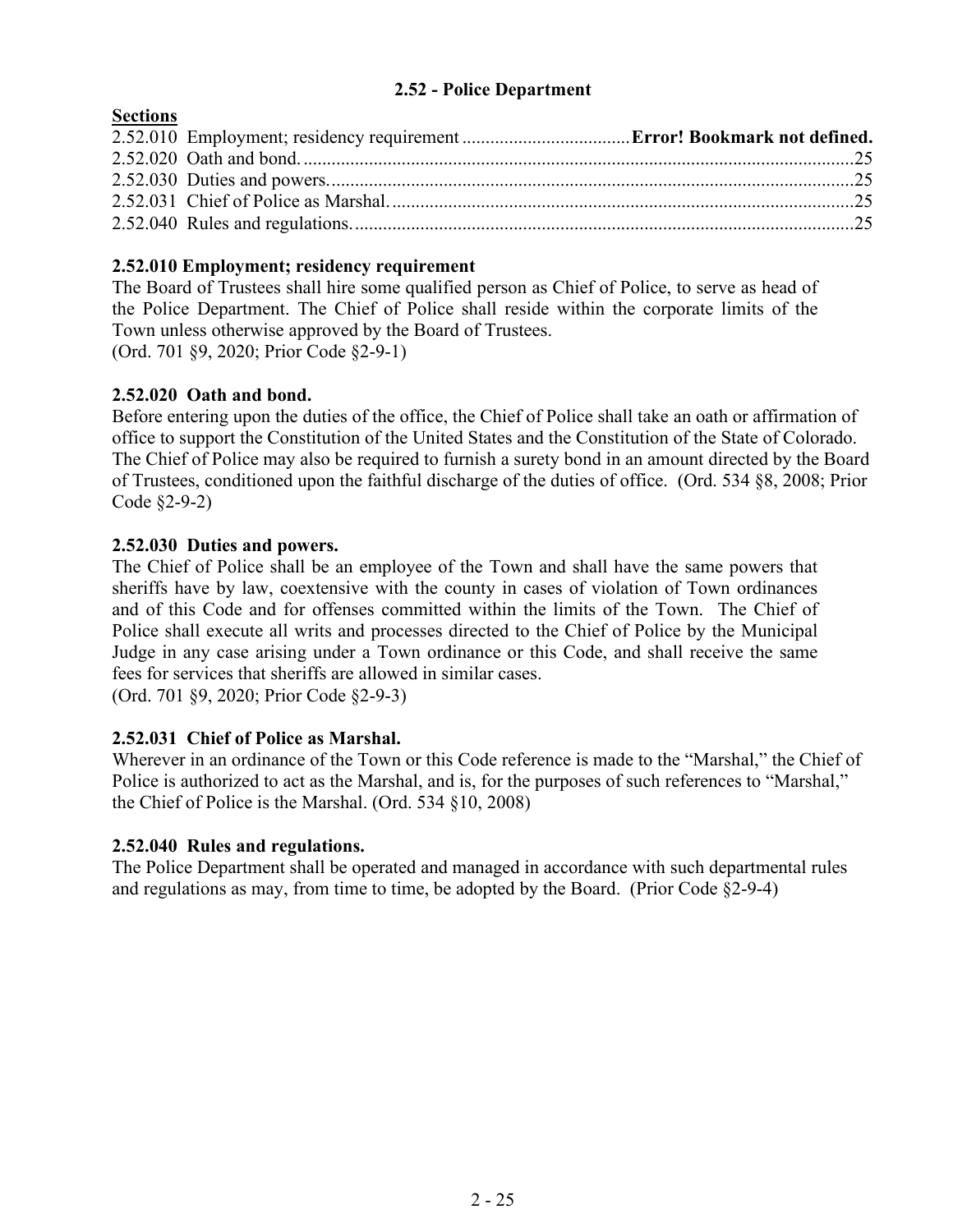## <span id="page-25-0"></span>**2.56 - Personnel**

# **Sections**

## **2.56.010 Compensation.**

The Board of Trustees shall set the salary and compensation of all other officers and employees of the Town by resolution or ordinance. (Ord. 335 §1, 1991; Prior Code §2-10-1(b))

## **2.56.020 Rules and regulations.**

The Board of Trustees may adopt other personnel rules and regulations as it deems necessary. (Prior Code §2-10-2)

## **2.56.025 Human Resources Department.**

- A. A department of the Town, to be known as the Human Resource Department is hereby created for the discharge of the Board of Trustees' administrative powers with respect to employees of the Town and for convenient administration of the Town's personnel compensation, benefits, records, policies and procedures.
- B. The Town Manager shall serve as the Human Resources Director.
- C. The Human Resources Department, under the management of the Human Resources Director, shall be responsible for all matters involving the administration of personnel-related functions, including but not limited to administering employee compensation and benefits, keeping personnel records, disseminating, administering and amending the personnel manual and otherwise managing all personnel matters in compliance with applicable laws, including the ordinances and resolutions of the Town.
- D. The Board of Trustees shall discharge its duties and authority under Section 2.56.020 by adoption of any rules and regulations, including personnel manuals, and amendments thereto and for approving annual pay and the number and types of positions of Town employment through approval of the annual Town budget.

(Ord. 606 §1, 2011; Ord. 536 §1, 2008)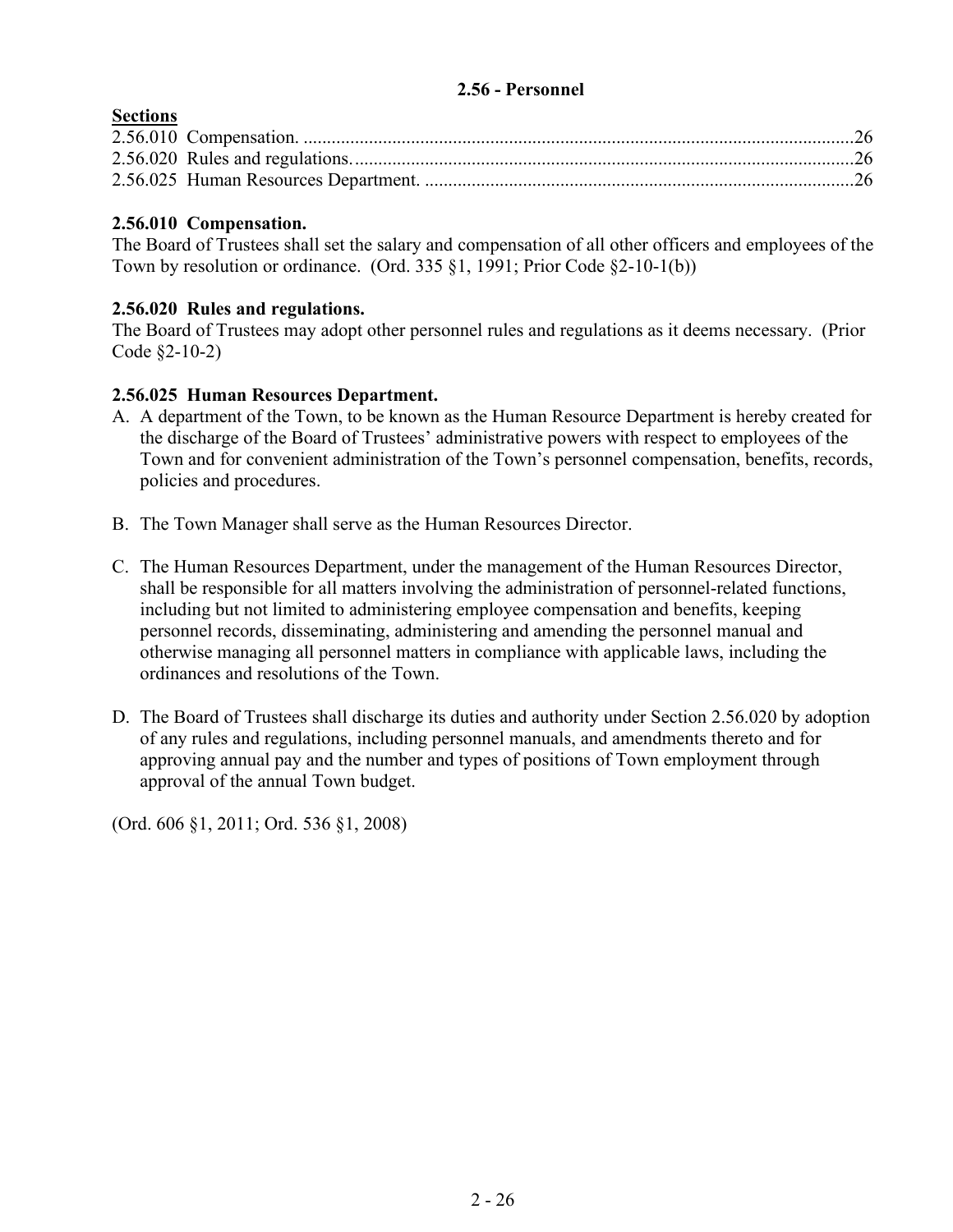## **2.60 - Disposition of Unclaimed Property**

## <span id="page-26-0"></span>**Sections**

# **2.60.010 Purpose.**

The purpose of this chapter is to provide for the administration and disposition of unclaimed property which is in the possession of or under the control of the Town. (Ord. 367 §1, 1992)

## **2.60.020 Definitions.**

Unless otherwise required by context or use, words and terms shall be defined as follows:

- A. "Unclaimed property" means any tangible or intangible property, including any income or increment derived therefrom, less any lawful charges, that is held by or under the control of the Town and which has not been claimed by its owner for a period of more than ninety (90) days after it became payable or distributable. This definition shall not include abandoned motor vehicles, items related to law enforcement activities, property acquired in accordance with federal or state contraband forfeiture laws, or unclaimed bond payments. (Ord. 575 §1, 2010; Ord. 367 §2, 1992)
- B. "Owner" means a person or entity, including a corporation, partnership, association, governmental entity other than this Town, or a duly authorized legal representative or successor in interest of same, which owns unclaimed property held by the Town. (Ord. 575 §3, 2010; Ord. 367 §2, 1992)

# **2.60.030 Procedure for disposition of property.**

- A. Notice: Last known address of owner. Prior to disposition of any Unclaimed Property, the Town shall send a written notice by certified mail, return receipt requested, to the last known address, if any, of any owner of Unclaimed Property. The last known address of the owner shall be the last address of the owner as shown by the records of the Town. The notice shall include a description of the property, the amount or estimated value of the property, and when known, the purpose for which the property was deposited or otherwise held. The notice shall state where the owner may make inquiry of or claim the property. The notice shall also state that if the owner fails to provide the Town with a written claim for the return of the property within thirty (30) days of the date of the notice, the property shall become the sole property of the Town and any claim of the owner to such property shall be deemed forfeited.
- B. Notice: No known identity of owner. Prior to disposition of any Unclaimed Property for which there is no known identity of the owner or for which there is no last known address of the owner, the Town shall cause a notice to be published in a newspaper of general circulation in the Town. The notice shall include a description of the property, the owner of the property if known, the amount or estimated value of the property and the purpose for which the property was deposited or otherwise held. The notice shall state where the owner may make inquiry of or claim the property. The notice shall state that if the owner fails to provide the Town with a written claim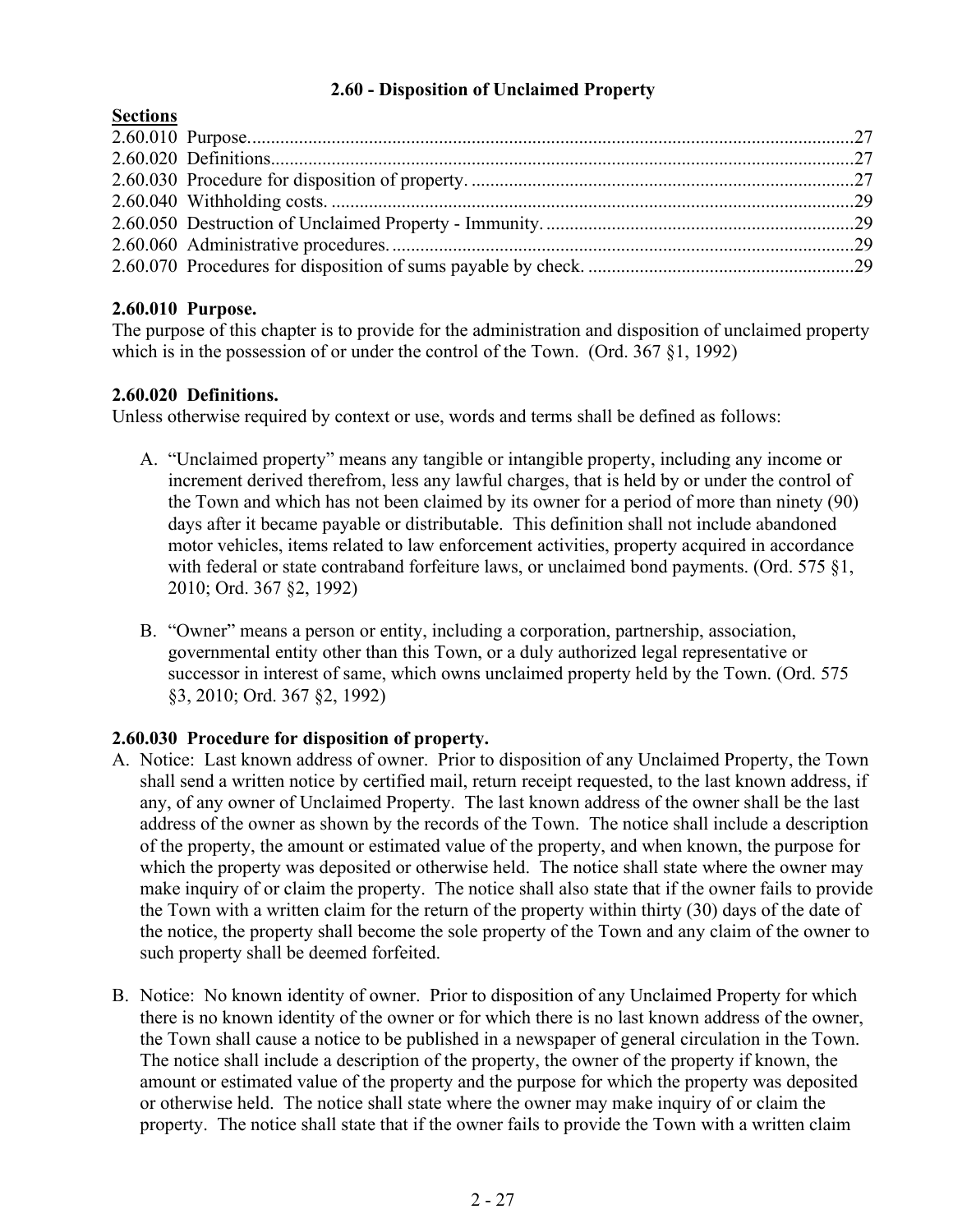for the return of the property within thirty (30) days of the date of the publication of the notice, the property shall become the sole property of the Town and any claim of the owner to such property shall be deemed forfeited.

- C. No Written Claim Forfeit: If the Town receives no written claim within the above thirty (30) day claim period, the property shall become the sole property of the Town and any claim of the owner to such property shall be deemed forfeited.
- D. Written Claim. If the Town receives a written claim within the thirty (30) day claim period, the Town shall evaluate the claim and given written notice to the claimant within thirty (30) days thereof that the claim has been accepted or denied in whole or in part. The Town may request further supporting documentation from the claimant prior to disbursing or refusing to disburse the property.
- E. Multiple Claims. In the event there is more than one claimant for the same property, the Town may resolve such claims by depositing the disputed property with the registry of the District Court having jurisdiction over such claims in an interpleader action.
- F. Denial of Claims. In the event that all claims filed are denied, the Unclaimed Property shall become the sole property of the Town and any claims of the owner of such property shall be deemed forfeited.
- G. Appeal. Any legal action filed challenging a decision of the Town shall be filed pursuant to Rule 106 of the Colorado Rules of Civil Procedure within thirty (30) days of such decision or shall be forever barred. If any legal action is timely filed, the property shall be disbursed by the Town pursuant to the order of the court having jurisdiction over such claim.
- H. Disposal. At any time after any deemed forfeiture and not less than thirty (30) days after the final decision determining the Town's sole ownership to any Unclaimed Property, the Town is authorized to dispose of the Unclaimed Property in any manner it determines, including, without limitation, retaining the property for use by the Town, selling the property, giving the property to the finder thereof, or donating the property to any person or organization.
- I. Sale of Unclaimed Property. If the Town determines that any Unclaimed Property should be sold, then at any time after any deemed forfeiture and not less than thirty (30) days after the final decision determining the Town's sole ownership, the Town shall publicly sell or arrange for the public sale of all such Unclaimed Property for the highest and best price the same will bring in cash or other verified form of payment, which sale may be accomplished through any reasonable means.
- J. Sale of perishable, bulky, etc., property. If any Unclaimed Property is of a perishable nature or so bulky or of such a nature as to make it dangerous or inadvisable to retain possession thereof for the length of time specified in this chapter, the Town, upon setting forth reasons why such property should not be retained for the fixed period before selling or disposing of the same, may cause the Unclaimed Property to be advertised in a newspaper legally qualified for municipal publications and/or sell or dispose of such property at a public sale at any time after three (3) days have elapsed from the time the Town acquires the Unclaimed Property.
- K. Personal ownership prohibited by Town employees. No Unclaimed Property shall be given to any current Town employee or a member of that employee's family unless that employee or